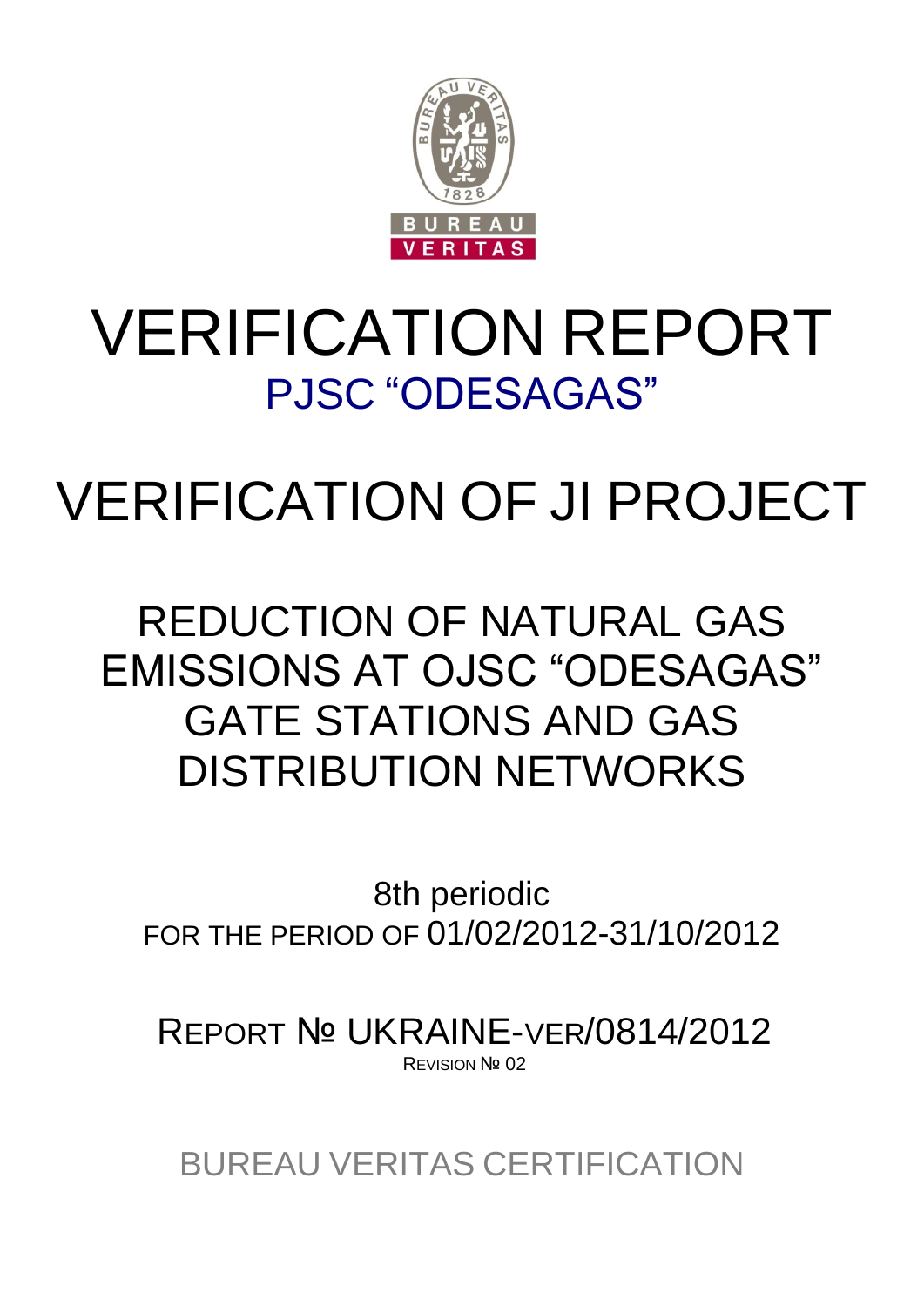#### **BUREAU VERITAS CERTIFICATION**

 $\chi$ 

#### Report No: UKRAINE-ver/0814/2012



#### **VERIFICATION REPORT**

| Date of first issue:                                                                   | Organizational unit:                                                                                                                                                                                                                      |
|----------------------------------------------------------------------------------------|-------------------------------------------------------------------------------------------------------------------------------------------------------------------------------------------------------------------------------------------|
| 02/11/2012                                                                             | <b>Bureau Veritas Certification</b>                                                                                                                                                                                                       |
|                                                                                        | <b>Holding SAS</b>                                                                                                                                                                                                                        |
| Client:<br>PJSC "Odesagas"                                                             | Client ref.:<br>Vitaliy Gerasymenko                                                                                                                                                                                                       |
| Summary:                                                                               |                                                                                                                                                                                                                                           |
|                                                                                        | Bureau Veritas Certification has made the 8th periodic verification of PJSC "Odesagas" project                                                                                                                                            |
|                                                                                        | "Reduction of natural gas emissions at OJSC "Odesagas" gate stations and gas distribution networks", which                                                                                                                                |
|                                                                                        | is implemented in Odesa city and cities of Odesa region, Ukraine, and uses a specific approach to JI projects,                                                                                                                            |
|                                                                                        | on the basis of UNFCCC criteria for the JI, as well as criteria given to provide for consistent project operations,<br>monitoring and reporting. UNFCCC criteria (but for the crediting period) refer to Article 6 of the Kyoto Protocol, |
|                                                                                        | the JI rules and modalities and the subsequent decisions by the JI Supervisory Committee, as well as the host                                                                                                                             |
| country criteria.                                                                      |                                                                                                                                                                                                                                           |
|                                                                                        | The verification scope is defined as a periodic independent review and ex post determination by the Accredited                                                                                                                            |
|                                                                                        | Entity of the monitored reductions in GHG emissions during defined verification period, and consisted of the                                                                                                                              |
|                                                                                        | following three phases: i) desk review of the monitoring report against project design and the baseline and                                                                                                                               |
|                                                                                        | monitoring plan; ii) follow-up interviews with project stakeholders; iii) resolution of outstanding issues and the<br>issuance of the final verification report and opinion. The overall verification, from Contract Review to            |
|                                                                                        | Verification Report & Opinion, was conducted using Bureau Veritas Certification internal procedures.                                                                                                                                      |
|                                                                                        | The first output of the verification process is a list of Clarification Requests, Corrective Actions Requests,                                                                                                                            |
| Forward Actions Requests (CL, CAR and FAR), presented in Appendix A.                   |                                                                                                                                                                                                                                           |
|                                                                                        | In summary, Bureau Veritas Certification confirms that the project is implemented according to determined                                                                                                                                 |
|                                                                                        | changes. Installed equipment that is essential for generating emission reductions runs reliably and is calibrated                                                                                                                         |
|                                                                                        | appropriately. The monitoring system is in place and the project is generating GHG emission reductions. The                                                                                                                               |
|                                                                                        | GHG emission reduction is calculated without material errors, and the ERUs issued totalize 456 321 tonnes                                                                                                                                 |
| of CO <sub>2</sub> equivalent for the monitoring period from 01/02/2012 to 31/10/2012. |                                                                                                                                                                                                                                           |
|                                                                                        |                                                                                                                                                                                                                                           |
|                                                                                        | Our opinion relates to the project's GHG emissions and resulting GHG emission reductions reported and<br>related to the approved project baseline and monitoring, and its associated documents.                                           |
|                                                                                        |                                                                                                                                                                                                                                           |
| Report No.:<br>Subject Group:                                                          |                                                                                                                                                                                                                                           |
| UKRAINE-ver/0814/2012<br>JI                                                            |                                                                                                                                                                                                                                           |
| Project title:                                                                         |                                                                                                                                                                                                                                           |
| "Reduction of natural gas emissions at OJSC                                            |                                                                                                                                                                                                                                           |
| gate stations and gas distribution<br>"Odesagas"                                       |                                                                                                                                                                                                                                           |
| networks"<br>Work carried out by:                                                      |                                                                                                                                                                                                                                           |
| V. Yeriomin - Team Leader, Climate Change Lead                                         | $\bowtie$<br>No distribution without permission from the                                                                                                                                                                                  |
| Verifier                                                                               | Client or responsible organizational unit                                                                                                                                                                                                 |
| Team Member, technical specialist<br>O.Kuzmenko                                        |                                                                                                                                                                                                                                           |
| Work reviewed by:                                                                      |                                                                                                                                                                                                                                           |
| I.Sokolov - Internal technical reviewer<br>V. Kobzar - Technical specialist            | Limited distribution                                                                                                                                                                                                                      |
|                                                                                        |                                                                                                                                                                                                                                           |
| Work approved by:                                                                      |                                                                                                                                                                                                                                           |
| Sokolov Ivan - Operational Manager                                                     | ctificatioUnrestricted distribution                                                                                                                                                                                                       |
| Date of this revision:<br>Rev. No.:                                                    | S<br>Number of pages?                                                                                                                                                                                                                     |
|                                                                                        |                                                                                                                                                                                                                                           |
| 12/11/2012<br>02<br>27                                                                 |                                                                                                                                                                                                                                           |

 $\overline{c}$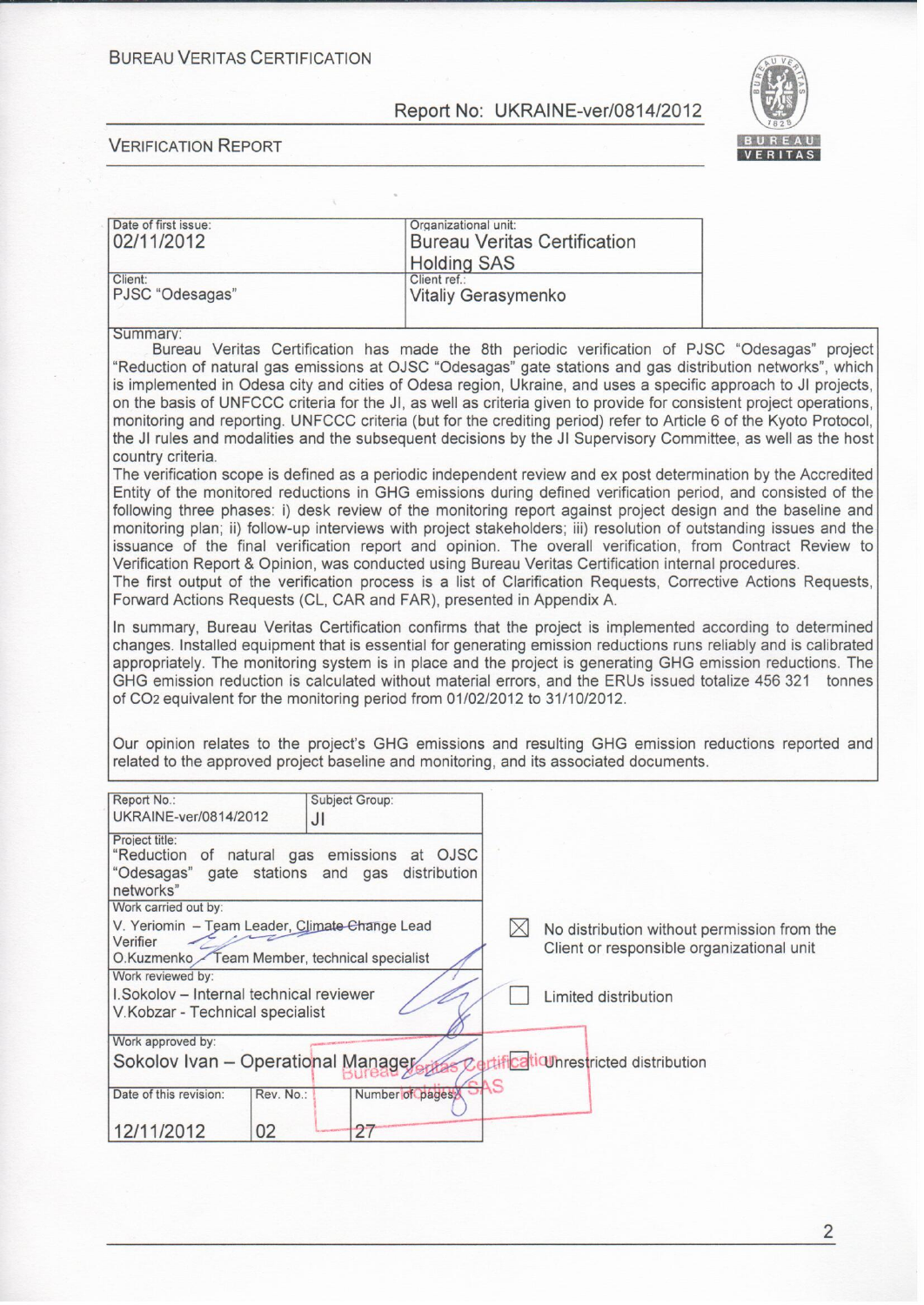

VERIFICATION REPORT

# *Table of Contents Page* 1 INTRODUCTION .........................................................................................4 1.1 Objective ......................................................................................................4 1.2 Scope ............................................................................................................4 1.3 Verification Team .......................................................................................4 2 METHODOLOGY ........................................................................................5 2.1 Review of Documents ...............................................................................5 2.2 Follow-up Interviews .................................................................................6 2.3 Resolution of Сlarification, Сorrective and Forward Action Requests ......................................................................................................6 3 VERIFICATION CONCLUSIONS ............................................................7 3.1 Remaining issues and FARs from previous verifications ................7 3.2 Project approval by Parties involved (90-91) .....................................7 3.3 Project implementation (92-93) ..............................................................8 3.4 Compliance of the monitoring plan with the monitoring methodology (94-98) ...............................................................................10 3.5 Revision of monitoring plan (99-100) .................................................11 3.6 Data management (101).........................................................................11 3.7 Verification regarding programmes of activities (102-110) ...........13 4 VERIFICATION OPINION .......................................................................13 5 REFERENCES ..........................................................................................15 APPENDIX A: COMPANY PROJECT VERIFICATION PROTOCOL..........18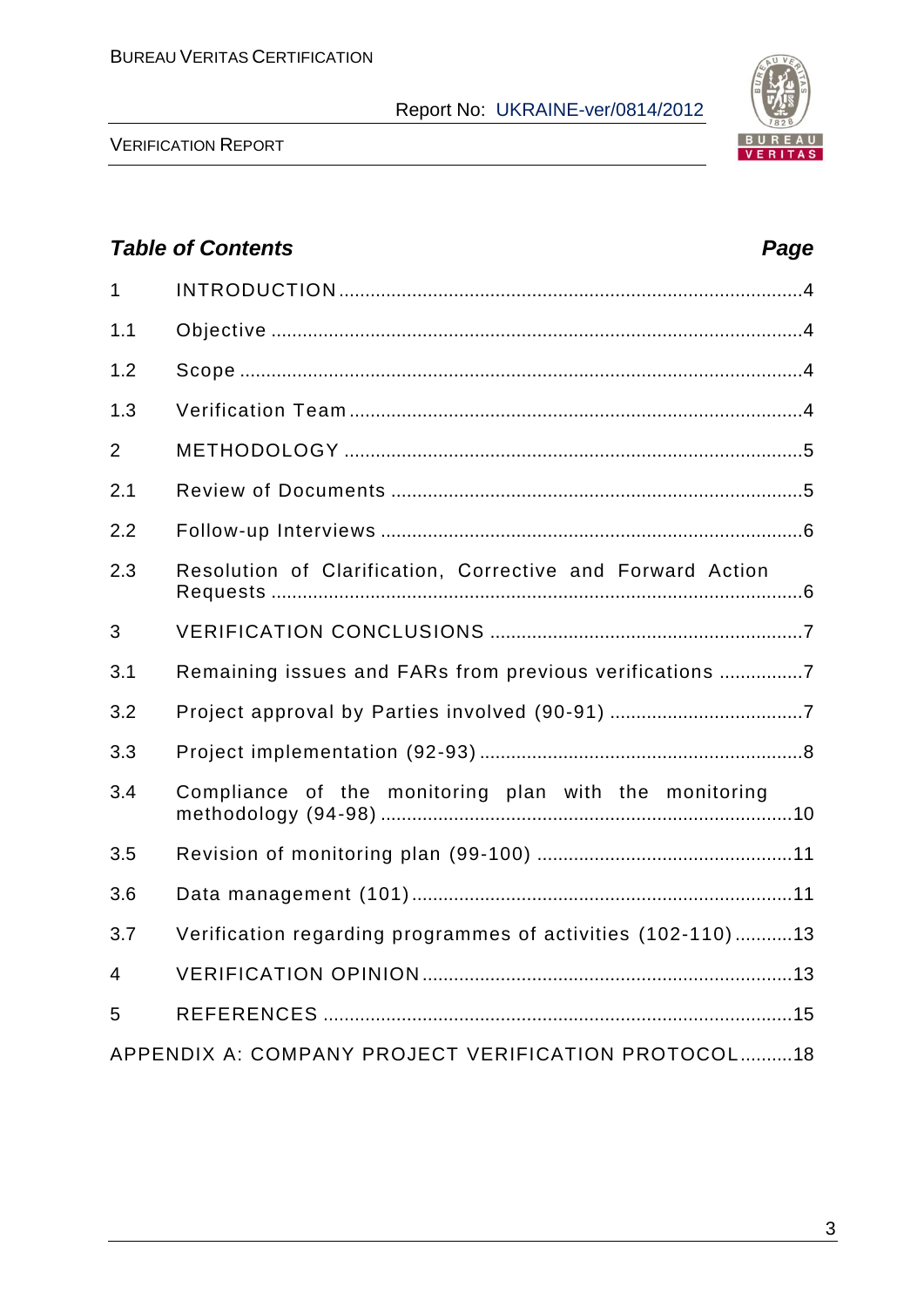

VERIFICATION REPORT

# **1 INTRODUCTION**

PJSC "Odesagas" has commissioned Bureau Veritas Certification to verify the emissions reductions of its JI project "Reduction of natural gas emissions at OJSC "Odesagas" gate stations and gas distribution networks", (hereafter called "the project") in Odesa city and cities in Odesa region, Ukraine.

This report summarizes the findings of the verification of the project, performed on the basis of UNFCCC criteria, as well as criteria given to provide for consistent project operations, monitoring and reporting, as well as the host country criteria.

The verification covers the period from February 1, 2012 to October 31, 2012.

# **1.1 Objective**

Verification is the periodic independent review and ex post determination by the Accredited Independent Entity (AIE) of the monitored reductions in GHG emissions during defined verification period.

The objective of verification can be divided in Initial Verification and Periodic Verification.

UNFCCC criteria refer to Article 6 of the Kyoto Protocol, the JI rules and modalities and the subsequent decisions by the JI Supervisory Committee, as well as the host country criteria.

# **1.2 Scope**

The verification scope is defined as an independent and objective review of the project design document, the project's baseline study, monitoring plan, monitoring report and other relevant documents. The information in these documents is reviewed against Kyoto Protocol requirements, UNFCCC rules and associated interpretations.

The verification is not meant to provide any consulting towards the Client. However, stated requests for clarifications, corrective and/or forward actions may provide input for improvement of the project monitoring towards reductions in the GHG emissions.

# **1.3 Verification Team**

The verification team consists of the following personnel:

V. Yeriomin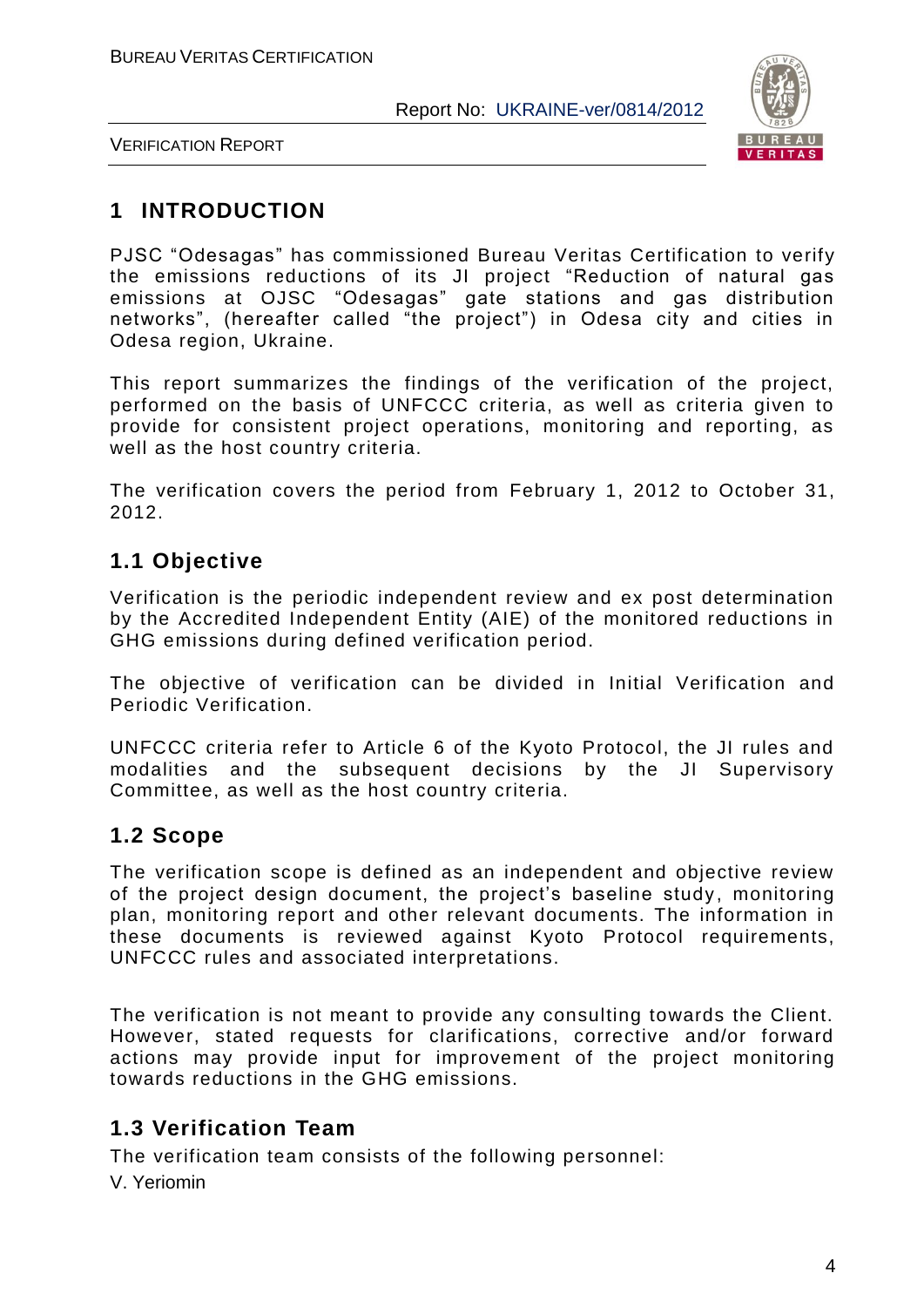

VERIFICATION REPORT

Bureau Veritas Certification, Team Leader, Climate Change Lead Verifier

O.Kuzmenko Bureau Veritas Certification, Team Member, technical specialist

This verification report was reviewed by: Ivan Sokolov Bureau Veritas Certification, Internal Technical Reviewer

V.Kobzar

Bureau Veritas Certification, Technical specialist

# **2 METHODOLOGY**

The overall verification, from Contract Review to Verification Report & Opinion, was conducted using Bureau Veritas Certification internal procedures.

In order to ensure transparency, a verification protocol was customized for the project, according to the version 01 of the Joint Implementation Determination and Verification Manual, issued by the Joint Implementation Supervisory Committee at its 19<sup>th</sup> meeting on 04/12/2009. The protocol shows, in a transparent manner, criteria (requirements), means of verification and the results from verifying the identified criteria. The verification protocol serves the following purposes:

- It organizes, details and clarifies the requirements a JI project is expected to meet;
- It ensures a transparent verification process where the verifier will document how a particular requirement has been verified and the result of the verification.

The completed verification protocol is enclosed in Appendix A to this report.

# **2.1 Review of Documents**

The Monitoring Report (MR) submitted by PJSC "Odesagas" and additional background documents related to the project design and baseline, i.e. country Law, Project Design Document (PDD), Approved CDM methodology, Determination Report of the project issued by Bureau Veritas Certification Holding SAS No. UKRAINE-0062/2009 as of 26/12/2009, Guidance on criteria for baseline setting and monitoring, Host party criteria, the Kyoto Protocol, Clarifications on Verification Requirements to be Checked by an Accredited Independent Entity were reviewed.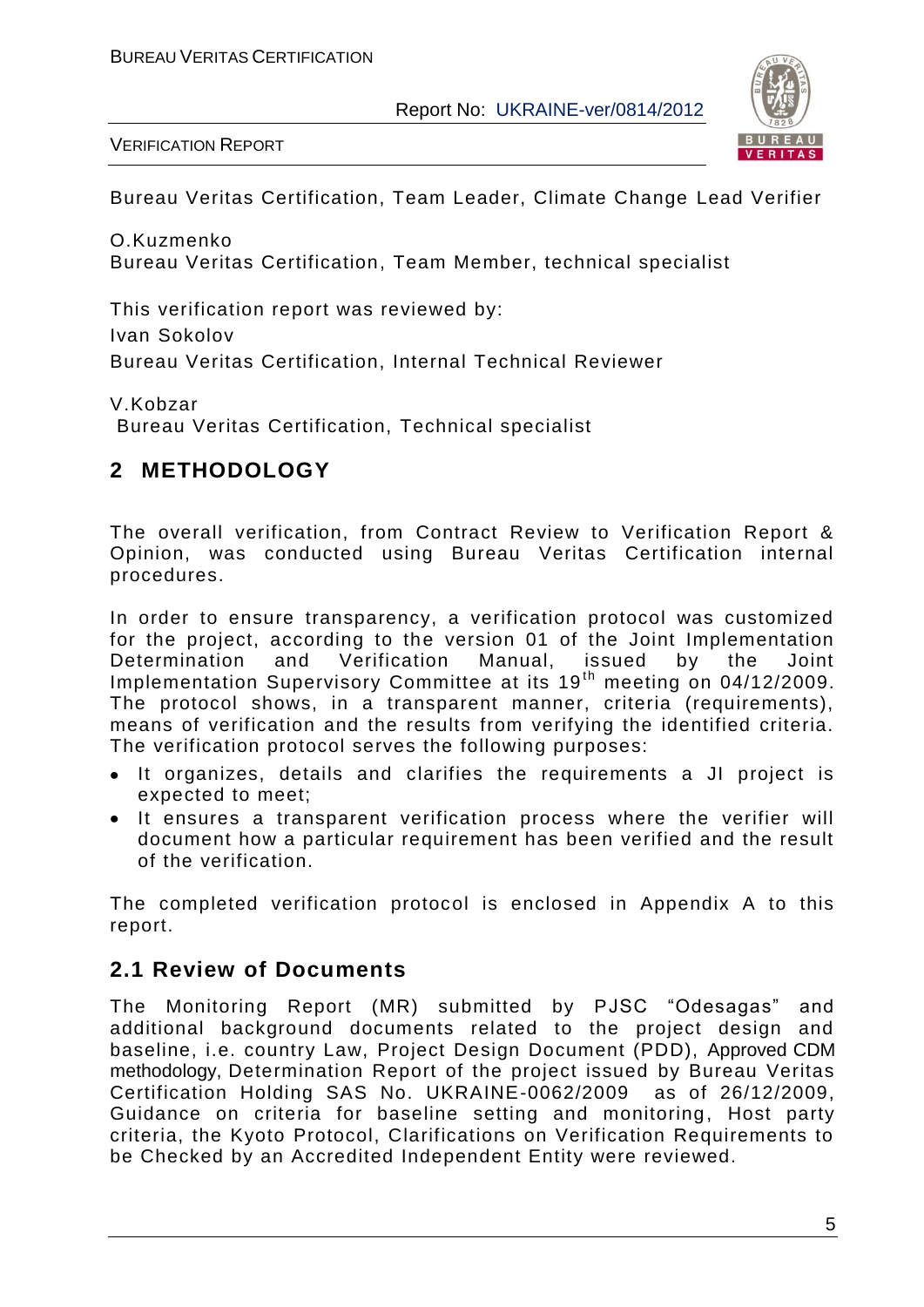

VERIFICATION REPORT

The verification findings presented in this report relate to the Monitoring Report for the period from 01/02/2012 to 31/10/2012, version 01 as of November 01, 2012 and version 02 as of November 09, 2012 and the project as described in the determined PDD.

# **2.2 Follow-up Interviews**

On 09/02/2012 Bureau Veritas Certification verification team visited the project implementation site and performed on-site interviews with project stakeholders to confirm selected information and to resolve issues identified in the document review. Representatives of PJSC "Odesagas" and VEMA were interviewed. The main topics of the interviews are summarized in Table 1.

| <b>Interviewed</b><br>organization | <b>Interview topics</b>                                                                                                                                                                                                                                                                      |
|------------------------------------|----------------------------------------------------------------------------------------------------------------------------------------------------------------------------------------------------------------------------------------------------------------------------------------------|
| PJSC "Odesagas"                    | $\triangleright$ Organizational structure<br>Responsibilities and authorities<br>$\triangleright$ Personnel training<br>Quality control procedures and technology<br>$\triangleright$ Equipment use (records)<br>Metering equipment control<br>Metering record keeping system, database<br>⋗ |
| Consultant:<br><b>VEMA</b>         | <b>Baseline methodology</b><br>Monitoring plan<br>Monitoring report<br>Deviations from the PDD                                                                                                                                                                                               |

#### **Table 1 Interview topics**

#### **2.3 Resolution of Clarification, Corrective and Forward Action Requests**

The objective of this phase of the verification is to raise the requests for corrective and forward actions as well as clarification requests and any other outstanding issues that needed to be clarified for Bureau Veritas Certification positive conclusion on the GHG emission reductions calculation.

If the Verification Team, in assessing the monitoring report and supporting documents, identifies issues that need to be corrected, clarified or improved with regard to the monitoring requirements, it should raise these issues and inform the project participants of these issues in the form of: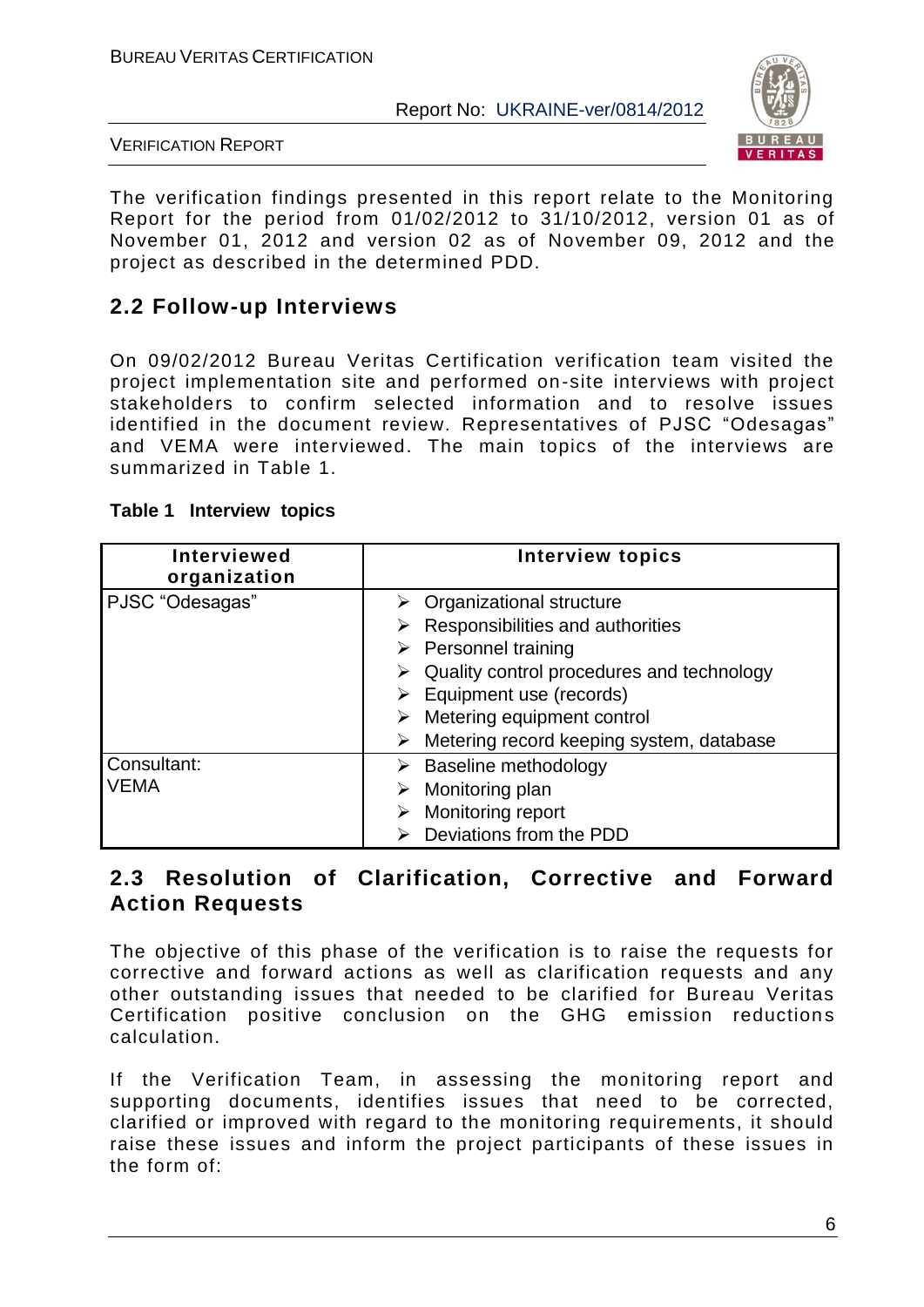

VERIFICATION REPORT

(а) Corrective action request (CAR), requesting the project participants to correct a mistake that is not in accordance with the monitoring plan;

(b) Clarification request (CL), requesting the project participants to provide additional information for the Verification Team to assess compliance with the monitoring plan

(c) Forward action request (FAR), informing the project participants of an issue, relating to the monitoring that needs to be reviewed during the next verification period.

The Verification Team will make an objective assessment as to whether the actions taken by the project participants, if any, satisfactorily resolve the issues raised, if any, and should conclude its findings of the verification.

To guarantee the transparency of the verification process, the concerns raised are documented in more detail in the verification protocol in Appendix A.

# **3 VERIFICATION CONCLUSIONS**

In the following sections, the conclusions of the verification are stated.

The findings from the desk review of the original monitoring documents and the findings from interviews during the follow up visit are described in the Verification Protocol in Appendix A.

The Clarification, Corrective and Forward Action Requests are stated, where applicable, and are further documented in the Verification Protocol in Appendix A. The verification of the Project resulted in 4 Corrective Action Requests, and 2 Clarification Request.

The number between brackets at the end of each section corresponds to the DVM paragraph.

# **3.1 Remaining CL and FARs from previous verifications**

There are no any remaining CL and FAR from previous verifications.

# **3.2 Project approval by Parties involved (90-91)**

The project obtained approval by the Host party (Ukraine) - Letter of Approval №1566/23/7 dated 25/12/2009 issued by the National Environmental Investment Agency of Ukraine and written project approval by the party – buyer of emission reductions units (Denmark) - Letter of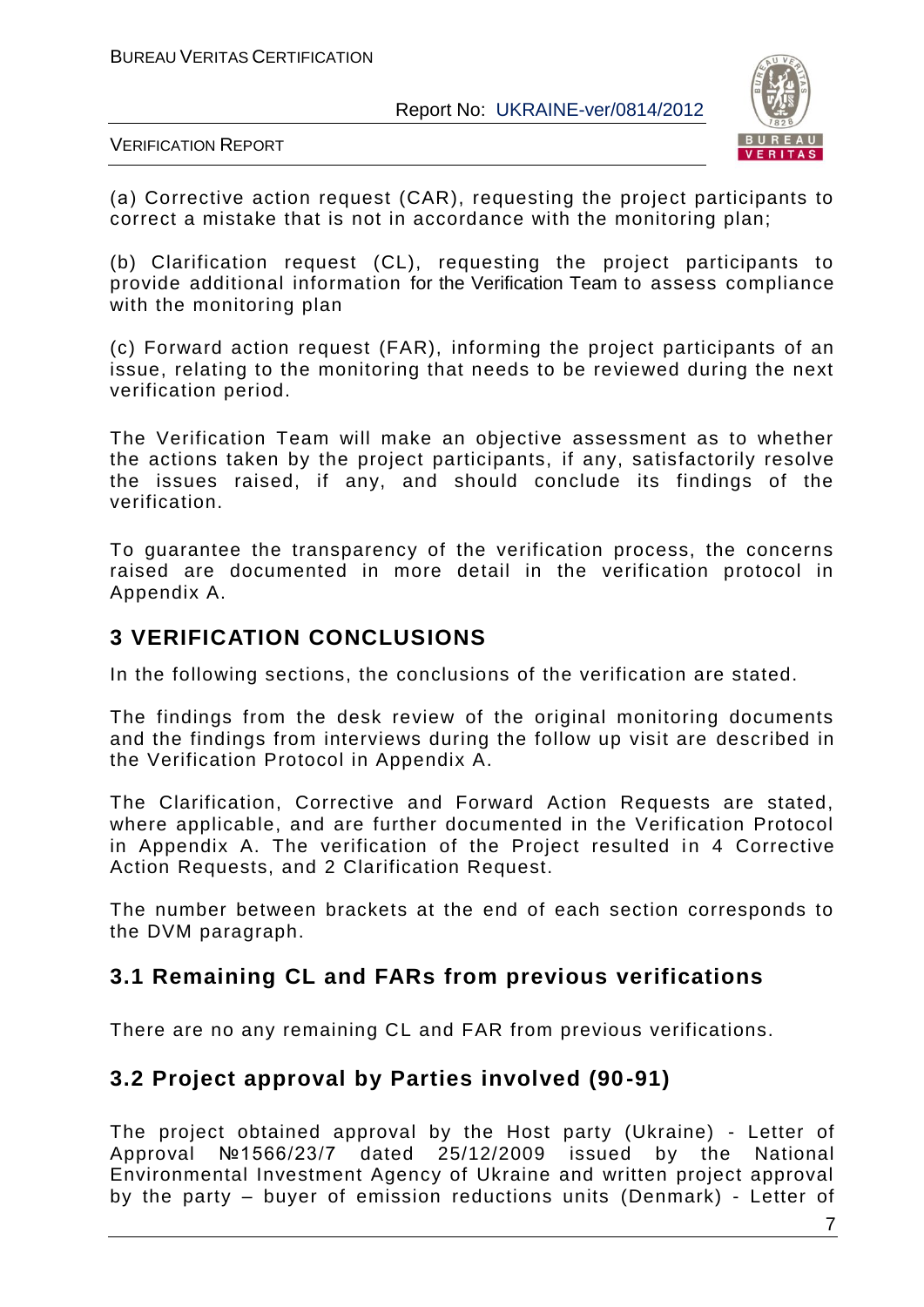

VERIFICATION REPORT

Approval №1602/1102-0023 dated 21/12/2009 issued by the Danish Energy Agency, the Danish Ministry of Climate and Energy). The abovementioned written approvals are unconditional.

The identified areas of concern as to the project approval by the parties involved, project participants responses and Bureau Veritas Certification"s conclusions are described in Appendix A to this report (refer to CAR 01).

# **3.3 Project implementation (92-93)**

PJSC "Odesagas" is the company uniting gas supply facilities of 26 districts in Odesa region and gas supply facility in Odesa city, and providing natural gas transportation and supply to industrial and domestic consumers. PJSC "Odesagas" controls 1917 gas distribution points and cabinet-type gas distribution points, among them 1851 (GDP, CGDP) are the PJSC "Odesagas" property. The structure of current gas transport rates does not include depreciation and investment needs of gas distribution enterprises, which does not ensure receipt of funds for performance of necessary repair works and modernization of gas networks, purchase of appropriate engineering equipment and components, and also results in increase of natural gas leakage at the PJSC "Odesagas" facilities.

The goal of the project is reduction of natural gas leakage in gas distribution points and in cabinet-type gas distribution points, which will result in reduction of methane emissions into the atmosphere, which is a greenhouse gas. The main sources of leakage are junctions of the elements of gas-distribution points and cabinet-type gas distribution points. Many connecting parts of GDP and CGDP require repair in the result of quick wear of compactor elements. Within the scope of the project for repair of GDP and CGDP equipment, for the purpose of leakage repair, modern compacting materials will be used, replacing service and repair practice based on rubberized asbestos fabric and rubber gaskets, and compacting padding made of cotton fiber with fat soakage and asbestos graphite filler, which results in additional methane leakage, which is a greenhouse gas.

The project activity includes:

Implementation of purposeful examination and technical maintenance (PETM) of gas distribution points and cabinet-type gas distribution points – modern and the most economically efficient practice, which allows for not only detection of leaking areas, but also determination of leakage volume (i.e., potential volume of gas leakage reduction). This is a key information for substantiation of types of repair and priority choice of its objects, which is important under short financing for repair of all leakage. This activity will include purchase and calibration of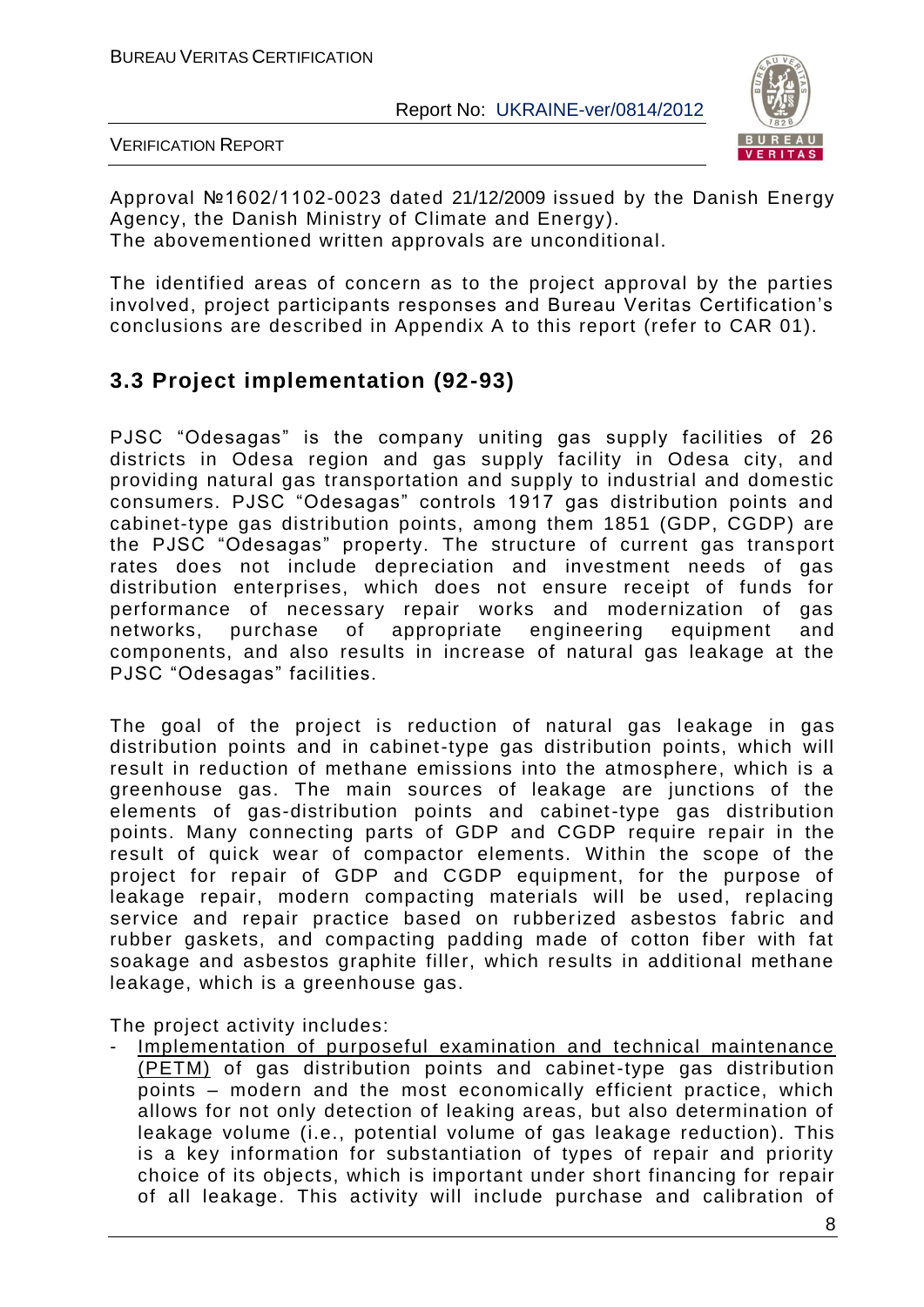

VERIFICATION REPORT

modern measuring equipment, appropriate training of employees, development of monitoring map with the list of all equipment components to be regularly examined, creation of leakage data collection and storage system, and implementation of internal audit and quality assurance system for repair and accounting of methane leakage.

- Detection and measurement of leakage: monitoring system of leakage, including repaired leakage (repaired equipment components) will be exercised on a regular basis (once per four days or once a week, depending on the type of equipment) by specially trained personnel. Each component will be checked according to the monitoring map, and detected leakage will be duly marked with individual number; gas leakage volumes will be measured and registered in the database.
- Repair of all detected leakage: repair of junctions of GDP and CGDP elements within the scope of this project will vary from replacement of gaskets and wedge plugs, use of new sealants or compacting materials, to capital repair and replacement of safety valves of pressure regulators, piston rods, installation of natural gas gauges. Repaired GDP and CGDP equipment components will be regularly checked as a part of a standard monitoring program (see above) to make sure they have not become the source of leakage again.

Duration of the project is not limited, as PETM, monitoring and leakage repair programs are aimed to become a part of work of PJSC "Odesagas". Reduction of  $CO<sub>2e</sub>$  emissions is stated for the crediting period of 18 years according to modality and Joint Implementation Mechanism Procedures.

According PDD version 06 the project boundary include the methane leakage places as a result non-hermetic gas equipment of gas-distributing posts (GDP) and cabinet gasdistributing posts (CGDP). Total it was included 1851 GDP (CGDP) into the project boundary. During from the beginning of the project (2005) to the beginning of accounting monitoring period at the frame of project was repaired (reconstructed, changed) 1361 GDP (CGDP). During the accounting monitoring period it was repaired (reconstructed, changed) 490 GDP (CGDP), which were included to the project boundaries. List of all repaired, reconstructed, replaced GDP (CGDP) during previous monitoring periods are in Appendixes A to the Monitoring Reports of previous periods. List of all repaired, reconstructed, replaced GDP (CGDP) during accounting monitoring periods are in Appendix A to the this Monitoring Report.Leakage from the equipment of 490 GDPs (CGDPs), which are included in the project boundary, but where the repair (reconstruction, replacement) works weren"t performed in the monitoring period, were not considered.

**Table 2 Number of repaired (reconstructed, replaced) GDPs (CGDPs) under the project in periods**

| <b>Period</b>             | Number of repaired, reconstructed and<br>replaced GDPs (CGDPs) |
|---------------------------|----------------------------------------------------------------|
| $01/02/2012 - 31/10/2012$ | 490                                                            |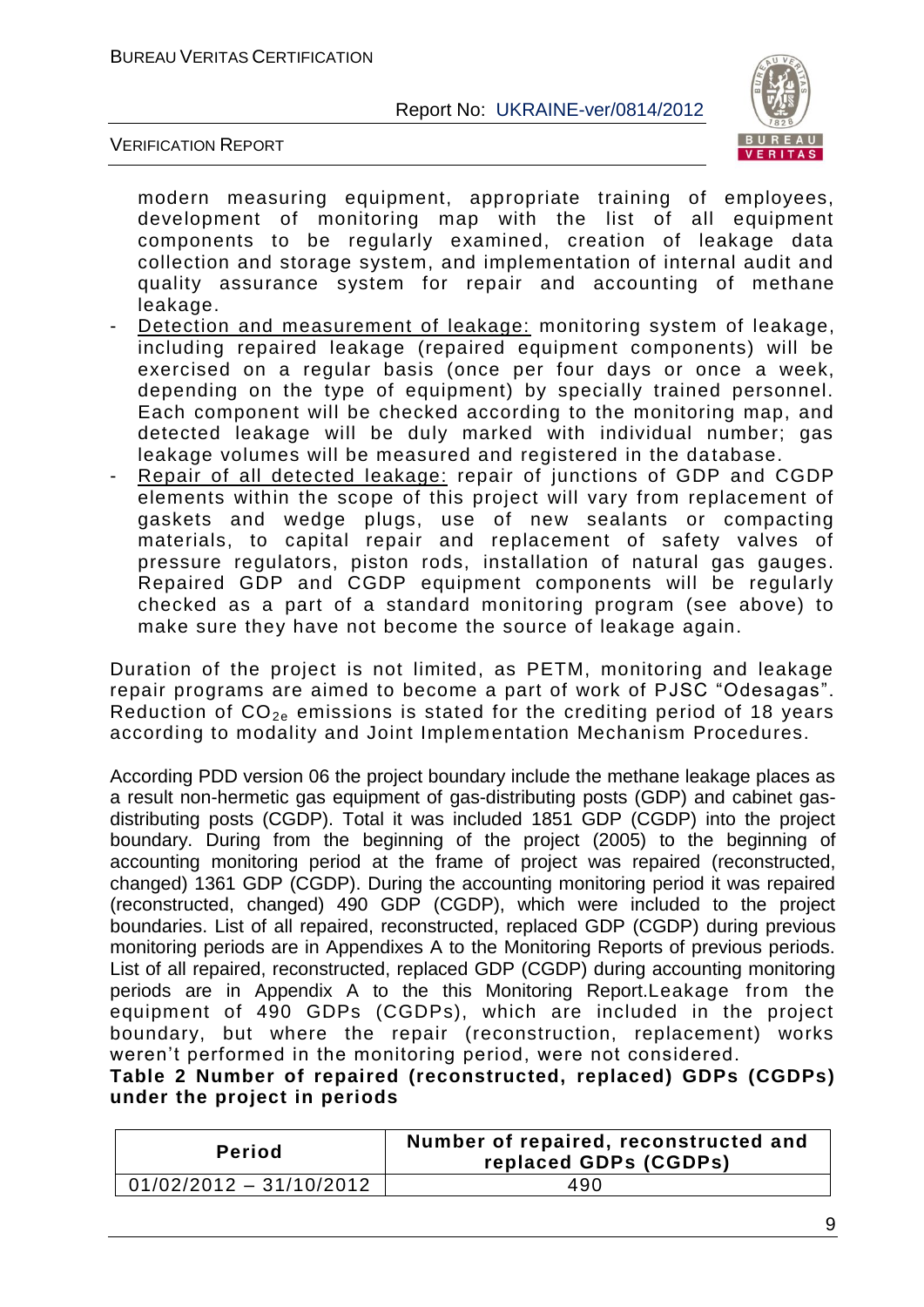

VERIFICATION REPORT

The project activities for the current monitoring period are further carrying out of purposeful examination and technical maintenance (PETM) of all GDP (CGDP) gas equipment, which was repaired (reconstructed, replaced) during all JI project operation time.

Gas equipment repaired in previous periods of the project activities will be regularly checked as a part of a standard monitoring program to make sure it hasn"t become the source of leakage again.

According to the Monitoring Plan in the PDD version 06 the regular repairs of gas equipment are done once per year, technical maintenance – once per half year.

Methane leakage volumes from the repaired GDP (CGDP) gas equipment of PJSC "Odesagas" received in the result of measurements do not exceed the methane leakage volumes, which were measured after the first repair of equipment.

The identified areas of concern as to the project implementation, project participants responses and Bureau Veritas Certification"s conclusions are described in Appendix A to this report (refer to CAR 02, CAR 02).

#### **3.4 Compliance of the monitoring plan with the monitoring methodology (94-98)**

The monitoring occurred in accordance with the monitoring plan included in the PDD regarding which the determination has been deemed final and is so listed on the UNFCCC JI website.

To calculate the emission reductions such key factors as the rate of leakage for each leakage found, gas temperature and pressure, volume of capacity, the concentration of methane in the sample, time for which the concentration of methane in the volume capacity reaches a certain level, experience in implementing measures envisaged by the project, the current practice that exists in Ukraine in this area, financial costs and the availability of expertise, legislation affecting the emissions in the baseline, level of activity on the project and the project emissions and risks associated with the project were taken into consideration.

Data sources used for calculating emission reductions, such as calibrated measuring equipment (gas analyzer), stop-watch timer "SOS pr-2b-2', mercury glass thermometer of TL-4 type and flow meter, information from manufacturers and IPCC are clearly identified, reliable and transparent.

Emission factors, including default emission factors, are selected by carefully balancing accuracy and reasonableness, and appropriately justified of the choice.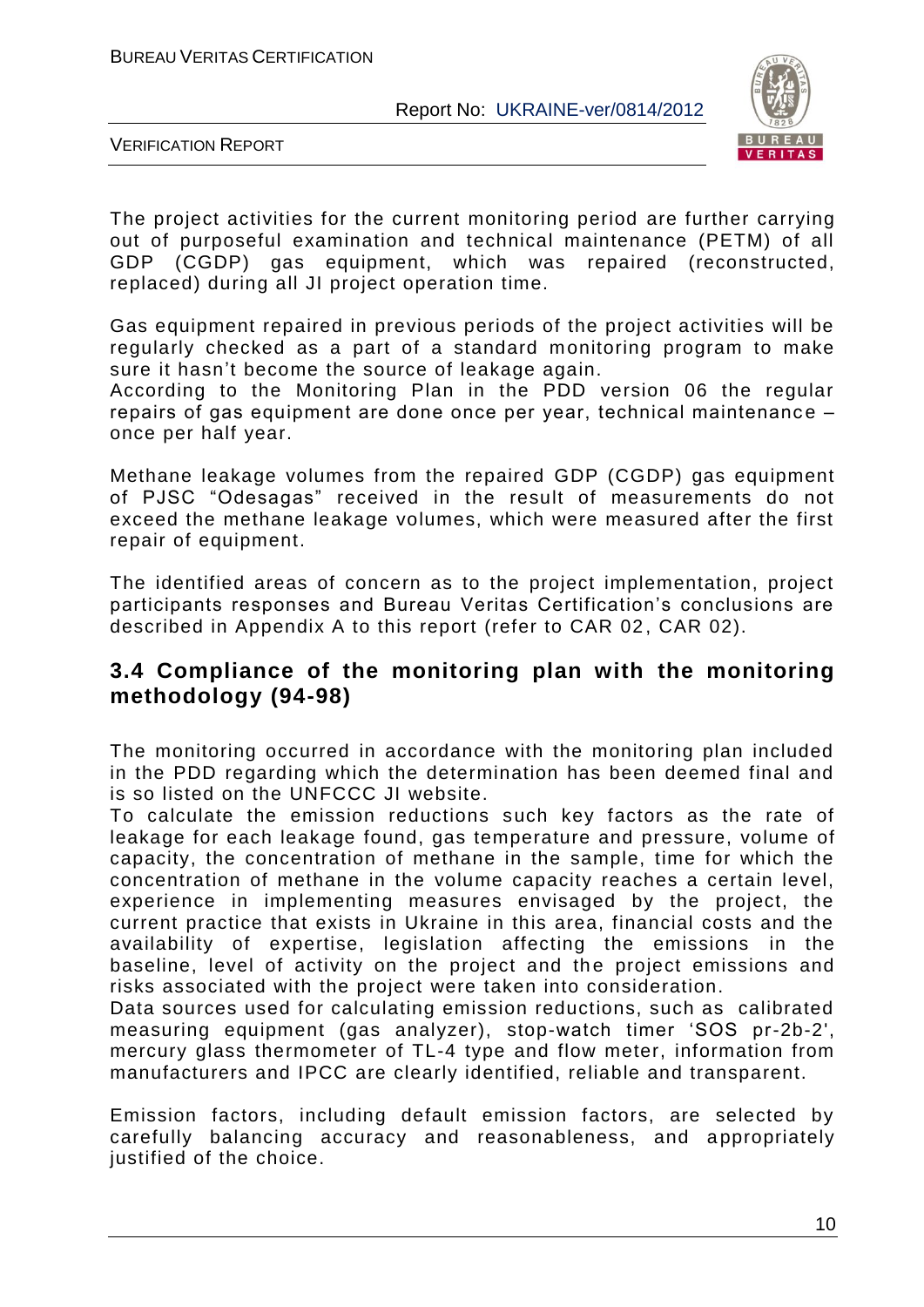

VERIFICATION REPORT

The calculation of emission reductions is based on conservative assumptions and the most plausible scenarios in a transparent manner. Monitoring periods for each project component is clearly identified in the monitoring report and do not overlap with those for which verification has been made in the past and is considered final.

The identified areas of concern as to compliance of the monitoring plan with the monitoring methodology, project participants responses and Bureau Veritas Certification"s conclusions are described in Appendix A to this report (refer to CAR 03).

# **3.5 Revision of monitoring plan (99-100)**

Not applicable.

# **3.6 Data management (101)**

Data and their sources, which are contained in the monitoring report, are clearly defined, reliable and transparent.

Implementation of data collection procedures is carried out in accordance with the PDD monitoring plan, including quality control and quality assurance procedures.

Monitoring equipment function, including its calibration status, is in line with the requirements.

According to current legislation "On metrology and metrological activity", all measuring equipment in Ukraine must meet the specified requirements of relevant standards and is subject to a periodic verification. Calibration of measuring devices is conducted in accordance with national standards.

Actual data and records used for monitoring are duly verified.

Data collection and data management system of the project is in line with the PDD, the monitoring plan and consists of three parts:

1) Measurements of methane leakage value before the rehabilitation (hermetization) of the facility;

2) Measurements of methane leakage value after the rehabilitation (hermetization) of the facility;

3) Archiving and processing of obtained results.

To measure leakage volume of natural gas it was decided to use the method based on the Calibrated Bag Technology described in the approved baseline methodology AM0023 "Leak reduction from natural gas pipeline compressor or gate stations". One of the problems incurred by using this method is difficult accounting of the volume of the fittings where measurements are done, and the initial air volume when determining gas volume received in the bag.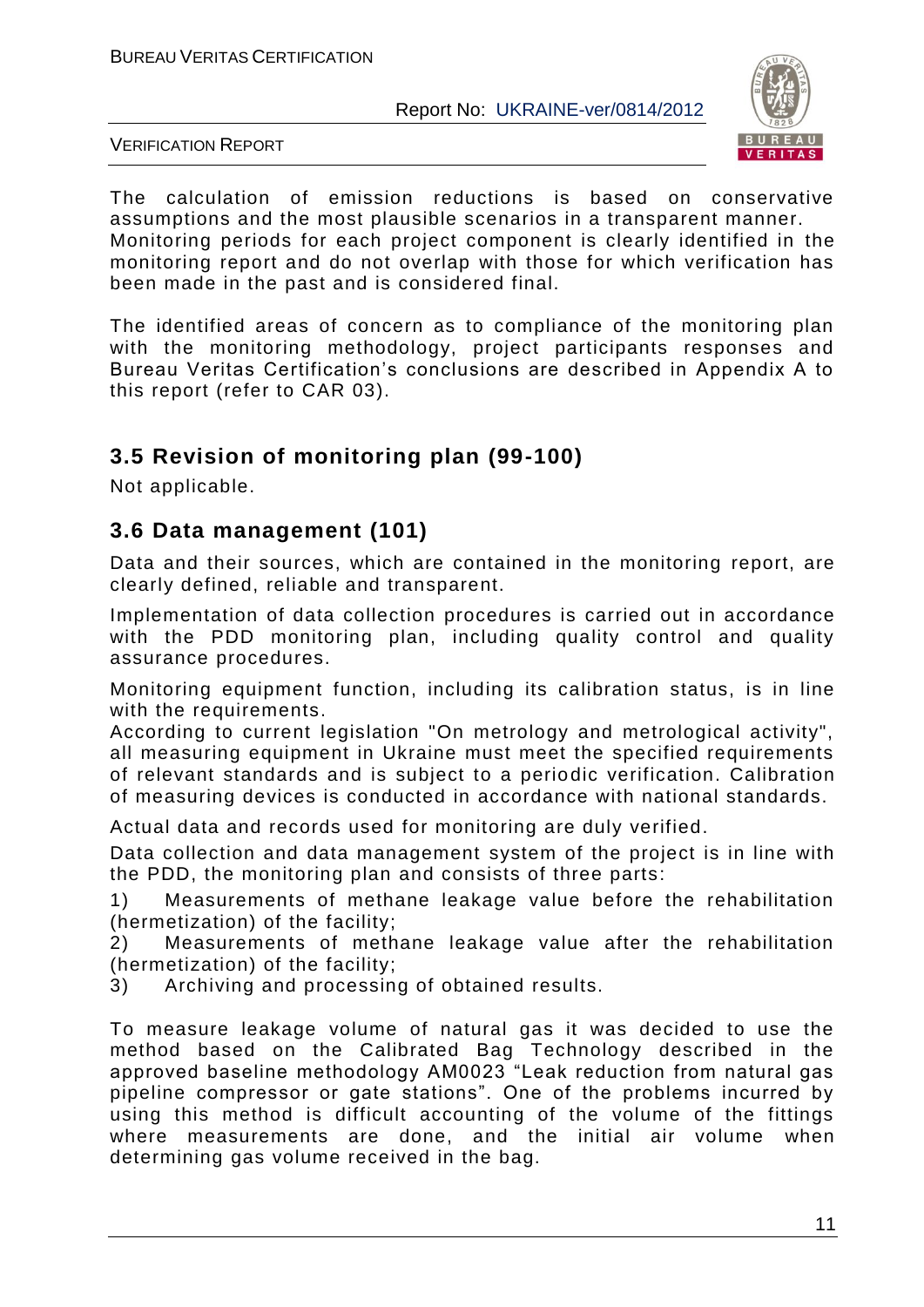

VERIFICATION REPORT

To solve these problems a special installation was made on the basis of plastic container of known volume (0.87  $\textsf{m}^{3}$ ), package, plastic hose and pressure gauge.

In order to ensure successful implementation of the project and the credibility and verifiability of the emissions reductions achieved, the project must have a well-organized management system.

Collection and processing of parameters, coordination of work of all departments and services of PJSC "Odesagas" related to the project implementation is done by specially created Working team. The structure of the Working team is shown in the Figure 1.



**Figure 1 Structure of the Working team**

Sergiy Oleksandrovych Stryzhak and Lyudmyla Andriyivna Kulbida are responsible for collection of all information provided for by the monitoring plan, and for making all necessary settlements. Archiving of all received information in the result of measurements and settlements is done under guidance of Kateryna Sergiyivna Burova. The head of the working team (Nataliya Genadiyivna Orlova) on the basis of received information determines the plan of measures under the Project and scope of resources required. Technical maintenance of the Project is carried out by Dmytro Moyseyovych Oks and Yevgen Viktorovych Kurkin.

Regular maintenance of GDP (CGDP) gas equipment is carried out once per year, technical maintenance - once per half year.

All the necessary information on monitoring of GHG emissions is stored in paper and/or electronic form and will be stored until the end of the crediting period and two years after the last transaction with emission reduction units.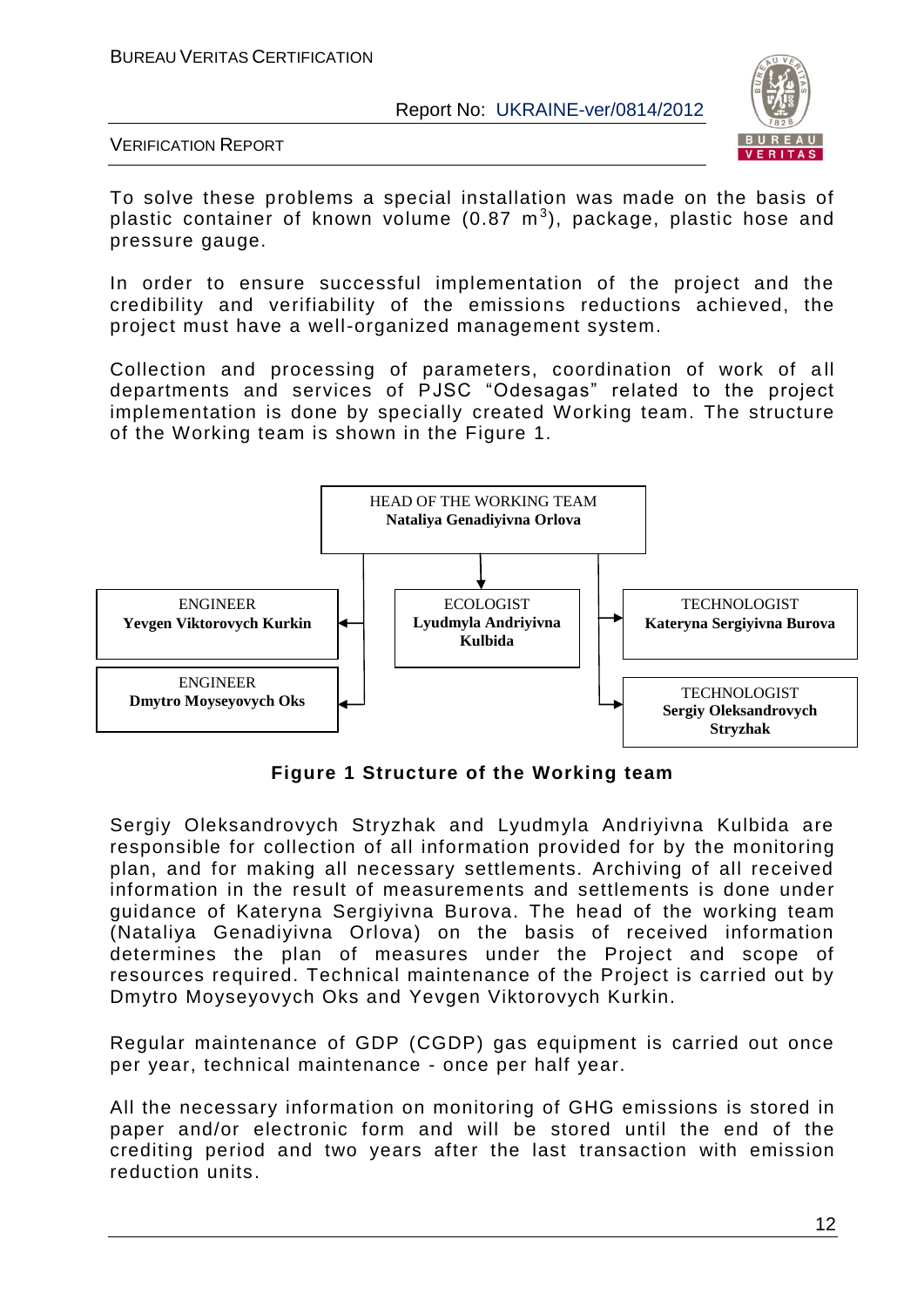

VERIFICATION REPORT

The monitoring Report version 02 provides sufficient information about the intended role, responsibilities and authorities for implementing and maintaining monitoring procedures, including data management. Verification group confirms the effectiveness of existing management system and operating system and considers them suitable for reliable monitoring of the project.

The identified areas of concern as to compliance of the monitoring plan with the monitoring methodology, project participants responses and Bureau Veritas Certification"s conclusions are described in Appendix A to this report (refer to CAR 04, CL 01, CL 02).

# **3.7 Verification regarding programs of activities (102-110)**

Not applicable.

# **4 VERIFICATION OPINION**

Bureau Veritas Certification has performed the 8th periodic verification of the "Reduction of natural gas emissions at OJSC "Odesagas" gate stations and gas distribution networks" Project for the period of February 1, 2012 – October 31, 2012, which applies the JI Specific Approach. The verification was performed on the basis of UNFCCC criteria and host country criteria and also on the criteria given to provide for consistent project operations, monitoring and reporting.

The verification consisted of the following three phases: i) desk review of the monitoring report against the project design and the baseline and monitoring plan; ii) follow-up interviews with project stakeholders; iii) resolution of outstanding issues and the issuance of the final verification report and opinion.

The management of PJSC "Odesagas" is responsible for the preparation of the GHG emissions data and the reported GHG emissions reductions of the project on the basis set out within the project Monitoring Plan indicated in the final PDD version 06. The development and maintenance of records and reporting procedures in accordance with that plan, including the calculation and determination of GHG emission reductions from the project, is the responsibility of the management of the project.

Bureau Veritas Certification verified the Project Monitoring Report version 02 for the reporting period from 01/02/2012 to 31/10/2012 as indicated below. Bureau Veritas Certification confirms that the project is implemented as per approved PDD version. Installed equipment being essential for generating emission reduction runs reliably and is calibrated appropriately. The monitoring system is in place and the project is generating GHG emission reductions.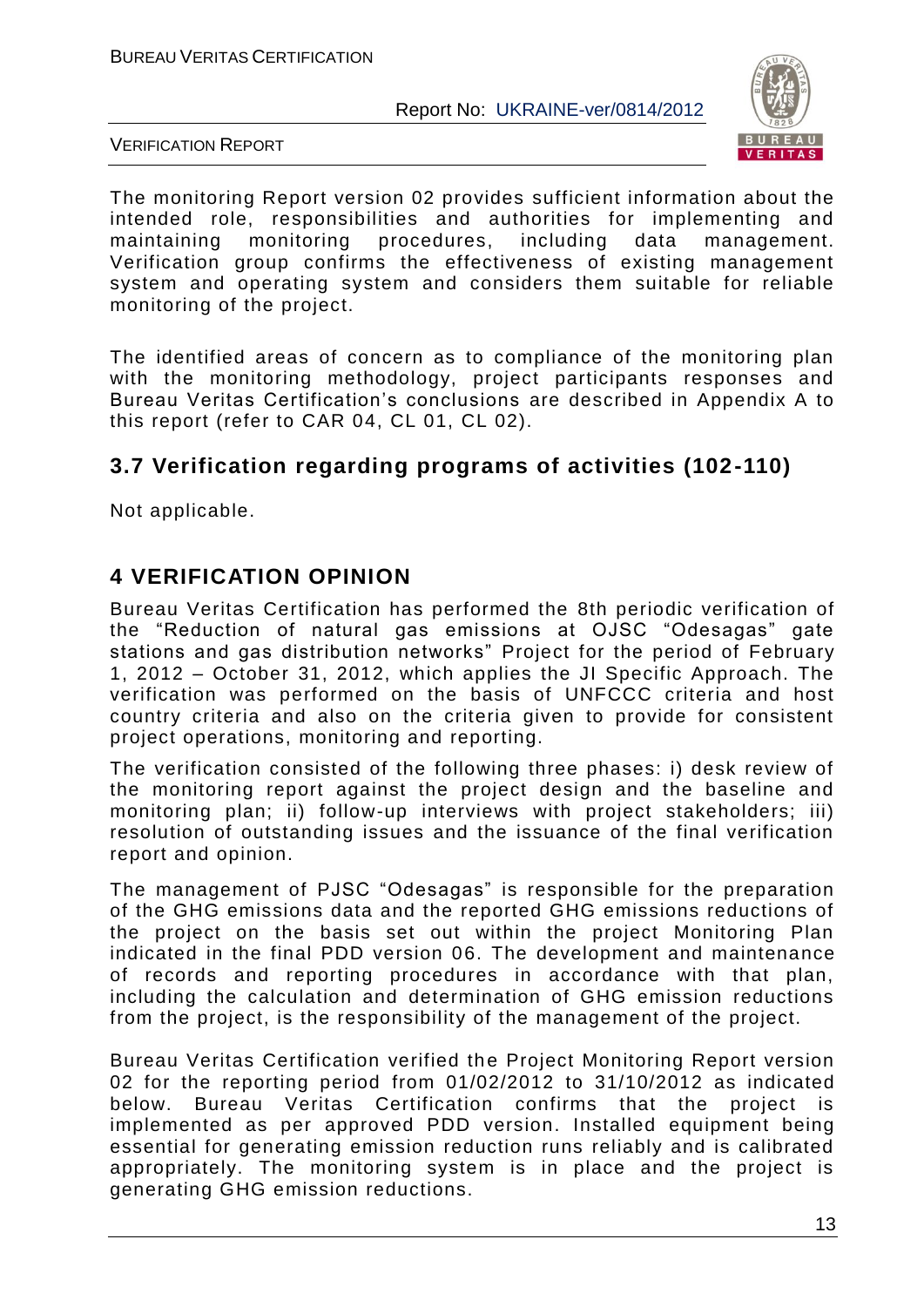

VERIFICATION REPORT

Bureau Veritas Certification can confirm that the GHG emission reduction is calculated without material misstatements. Our opinion relates to the project"s GHG emissions and resulting GHG emissions reductions reported and related to the approved project baseline and monitoring, and its associated documents. Based on the information we have seen and evaluated, we confirm the following statement:

Reporting period: from 01/02/2012 to 31/10/2012 Baseline emissions : 529 260 tonnes CO<sub>2</sub> equivalent; Project emissions : 72 939 **bonnes CO<sub>2</sub> equivalent;**<br>Emission Reductions : 456 321 **bonnes CO<sub>2</sub> equivalent**. Emission Reductions : 456 321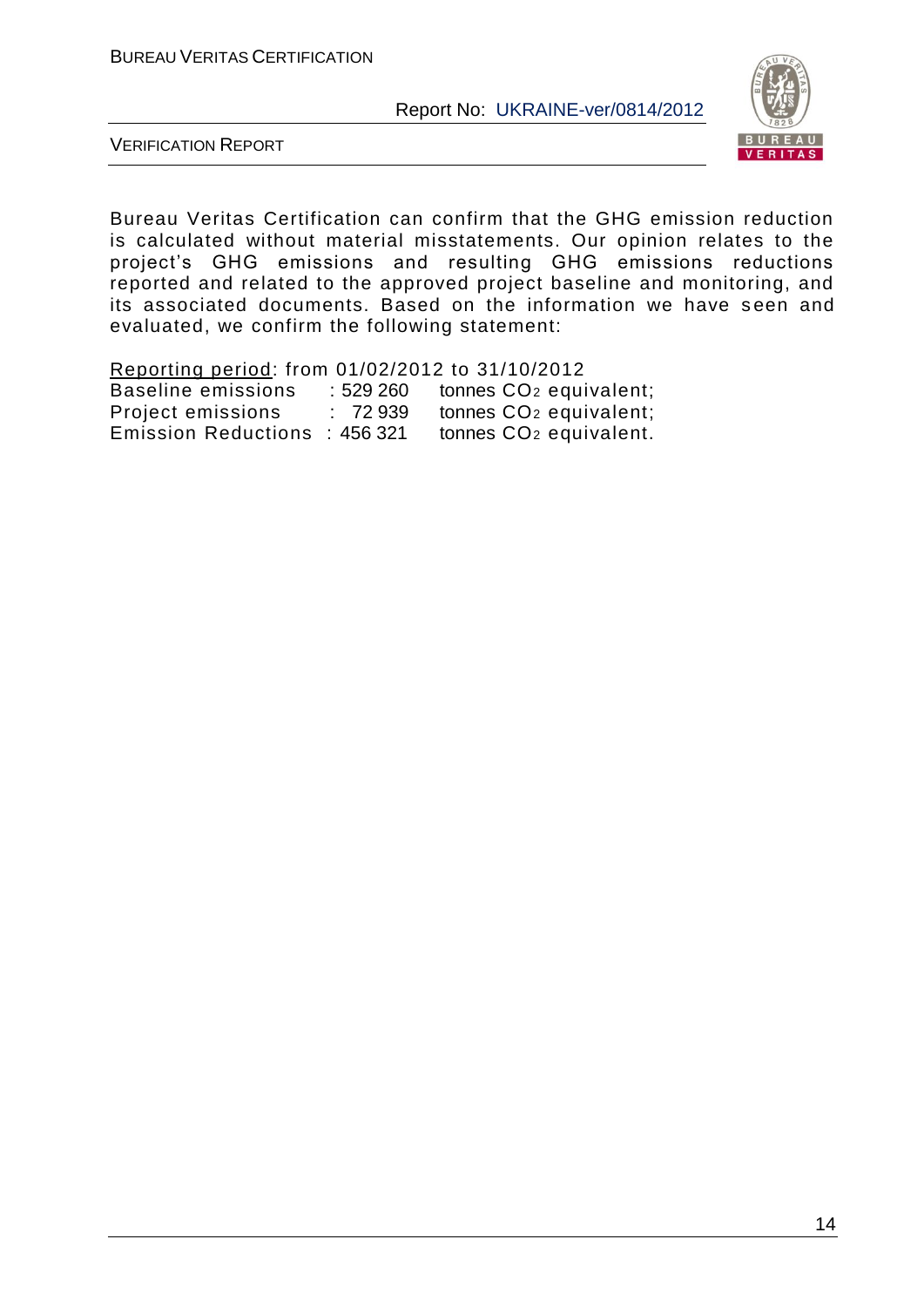

VERIFICATION REPORT

# **5 REFERENCES**

#### **Category 1 Documents:**

Documents provided by the project participants that relate directly to the GHG components of the project.

| /1/            | The PDD of "Reduction of natural gas emissions at OJSC<br>"Odesagas" gate stations and gas distribution networks" JI Project,<br>version 06, dated December 10, 2009                                                                       |
|----------------|--------------------------------------------------------------------------------------------------------------------------------------------------------------------------------------------------------------------------------------------|
| $\frac{12}{1}$ | Determination Report of "Reduction of natural gas emissions at OJSC<br>"Odesagas" gate stations and gas distribution networks" JI Project,<br>issued by Bureau Veritas Certification Holding SAS dated December 26, 2009                   |
| /3/            | Monitoring Report of "Reduction of natural gas emissions at OJSC<br>"Odesagas" gate stations and gas distribution networks" JI Project,<br>version 01, dated November 01, 2012                                                             |
| $\frac{14}{1}$ | Monitoring Report of "Reduction of natural gas emissions at OJSC<br>"Odesagas" gate stations and gas distribution networks" JI Project,<br>version 02, dated November 09, 2012                                                             |
| /5/            | Appendix A to the Monitoring Report of the JI Project. Calculations<br>of greenhouse gas emission reductions at OJSC "Odesagas" gate<br>stations and gas distributing networks for 9 months (from February<br>1, 2012 to October 31, 2012) |
| /6/            | Letter of Approval №1566/23/7 dated 25/12/2009 issued by the<br>National Environmental Investment Agency of Ukraine                                                                                                                        |
| 7              | Letter of Approval Nº1602/1102-0023 dated 21/12/2009 issued by<br>the Danish Energy Agency, the Danish Ministry of Climate and<br>Energy)                                                                                                  |

#### **Category 2 Documents:**

Background documents related to the design and/or methodologies employed in the design or other reference documents.

| /1/            | Instruction for exploitation of gas-analyzer EX-TEC® SR5 |
|----------------|----------------------------------------------------------|
| /2/            | Appearance of gas-analyzer EX-TEC® SR5                   |
| /3/            | Calibration certificate of gas-analyzer EX-TEC® SR5      |
| $\frac{14}{3}$ | Appearance of thermometer TL-4                           |
| /5/            | Passport of thermometer TL-4                             |
| /6/            | Stop-watch timer with passport TL-4                      |
| 7              | Manual of barometer D-59H-100-1.0 6 kPa                  |
| /8/            | The device of measuring leakage in operation             |
| /9/            | Gauge D-59-N                                             |
| /10/           | Working gas analyzer                                     |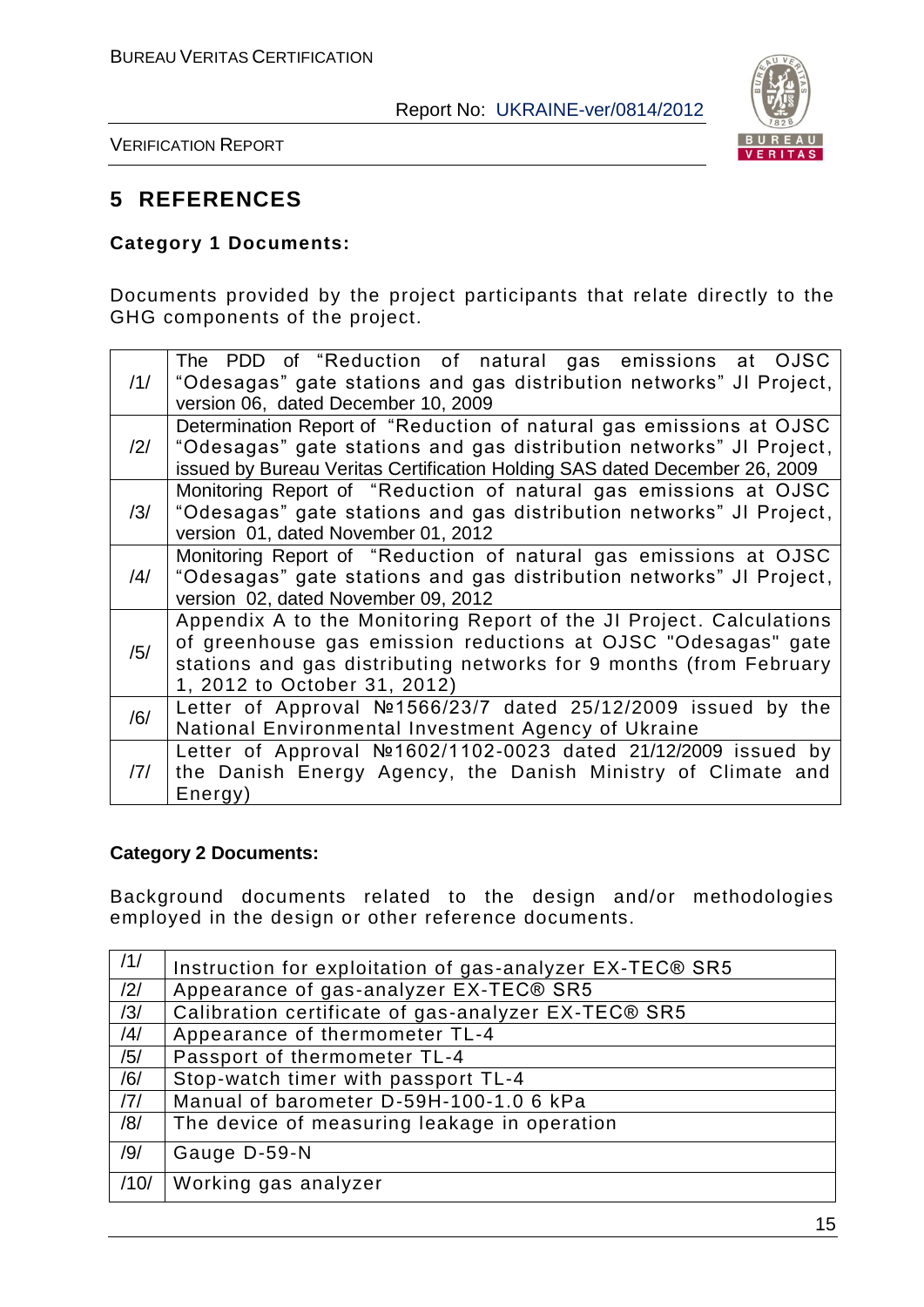

VERIFICATION REPORT

| /11/ | General appearance of GDP                                                                                          |
|------|--------------------------------------------------------------------------------------------------------------------|
| /12/ | Output latch at GDP                                                                                                |
| /13/ | Staff gauge at GDP                                                                                                 |
| /14/ | Regulator of gas flow at GDP                                                                                       |
| /15/ | Maintenance logbook of GDP                                                                                         |
| /16/ | The form of leakage records                                                                                        |
| /17/ | Metering Device Calibration Certificate No. 80195/24 (EX-TEC® SR5),<br>dated 23/03/2013                            |
| /18/ | Metering Device Calibration Certificate No. 80319/26 (EX-TEC® SR5),<br>dated 23/03/2013                            |
| /19/ | Passport of barometer-aneroyd metrology BAMM-1                                                                     |
| /20/ | Metering Device Calibration Certificate No. 73 (BAMM-1), dated May, 2012                                           |
| /21/ | Metering Device Calibration Certificate No. 72 (BAMM-1), dated May, 2012                                           |
| /22/ | Metering Device Calibration Certificate No. 10215-P (stop-watch timer<br>'SOS pr-2b-2'), dated 23/04/2012          |
| /23/ | Metering Device Calibration Certificate No. 2001- tt (mercury glass<br>thermometer of TL-4 type), dated 07/10/2011 |
| /24/ | Acceptance of contract work performed by the estimate (major repairs CGDP<br>v. Petrovka) dated 11/06/2012         |
| /25/ | Acceptance of contract work performed by the estimate (construction and<br>installation work) for May, 2012        |
| /26/ | Acceptance of construction works for August, 2012                                                                  |
| /27/ | Acceptance of construction works for May, 2012                                                                     |

#### **Persons interviewed:**

List of persons interviewed during the verification or persons that contributed with other information that is not included in the documents listed above.

|     | <b>Name</b>         | Organization    | <b>Position</b>                                               |  |  |
|-----|---------------------|-----------------|---------------------------------------------------------------|--|--|
| /1/ | Gerasymenko<br>V.O. | PJSC "Odesagas" | Executive director                                            |  |  |
| /2/ | Zatynayko Y. L.     | PJSC "Odesagas" | Chief engineer                                                |  |  |
| /3/ | Orlova N.G.         | PJSC "Odesagas" | Head of production and<br>technical department                |  |  |
| /4/ | Oks D.M.            | PJSC "Odesagas" | Head of production and<br>technical department<br><b>UEGG</b> |  |  |
| /5/ | Kulbida L.A.        | PJSC "Odesagas" | Engineer of LOP                                               |  |  |
| /6/ | Burova K.S.         | PJSC "Odesagas" | Engineer of production                                        |  |  |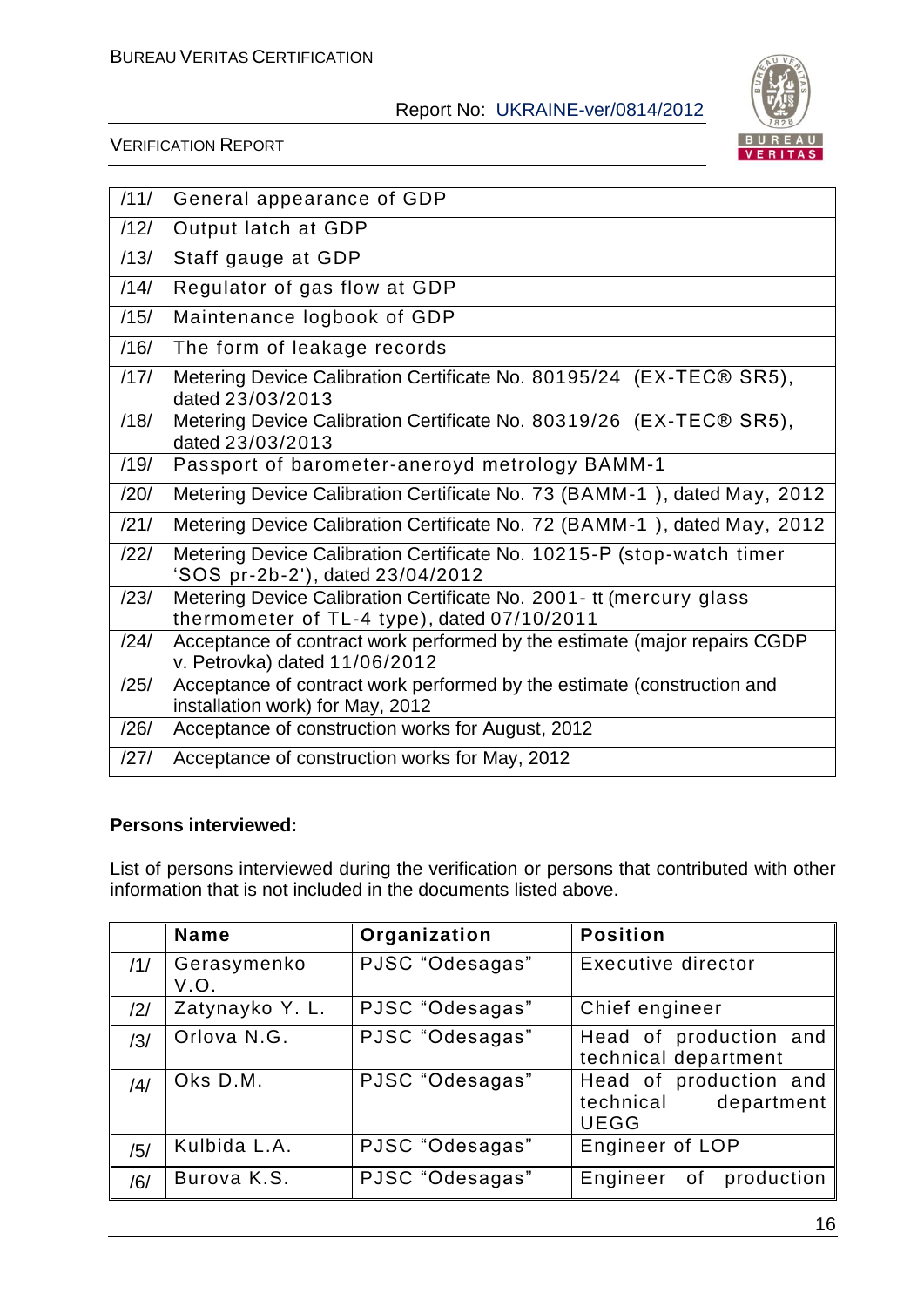

|      |                     |                                                                                                   | and technical department                                      |
|------|---------------------|---------------------------------------------------------------------------------------------------|---------------------------------------------------------------|
| 7    | Stryzhak S.O.       | PJSC "Odesagas"                                                                                   | Head of SEUG and DV<br><b>UEGG</b>                            |
| /8/  | Ivchuk V.V.         | Odesa interregional<br>administration                                                             | Chief engineer                                                |
| /9/  | Korzhov S.M.        | Ananyivsk<br>administration                                                                       | Chief engineer                                                |
| /10/ | Yakymchuk V.I.      | <b>Berezovsk</b><br>administration                                                                | Chief engineer                                                |
| /11/ | Ivanov O.T.         | <b>Bolgradsk</b><br>administration                                                                | Chief engineer                                                |
| /12/ | Zhebrovskyi<br>O.M. | <b>Ivanivsk</b><br>administration                                                                 | Chief engineer                                                |
| /13/ | Bogovyk O.L.        | Ovidiopilsk<br>administration                                                                     | Chief engineer                                                |
| /14/ | Shyshovskyi<br>A.O. | <b>Odesa City Council</b>                                                                         | Chairman of the standing<br>committee of regulatory<br>policy |
| /15/ | Ivanov A.Y.         | Commission on fuel<br>and energy complex,<br>energy saving and<br>housing and utilities<br>sector | Vice chairman                                                 |
| /16/ | Belov E.V.          | "CEP" LLC                                                                                         | <b>Consultant of VEMA</b>                                     |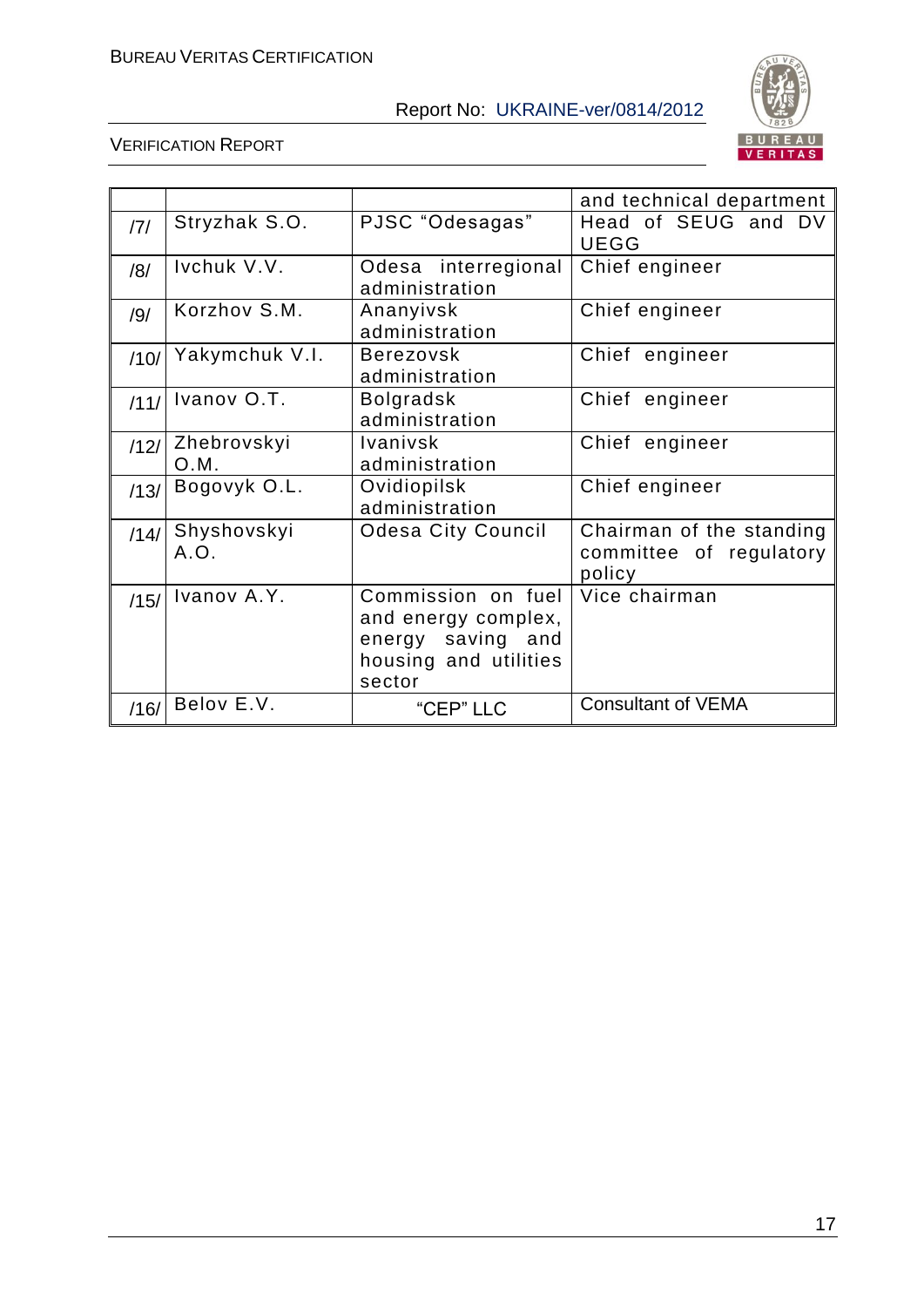

#### VERIFICATION REPORT

#### APPENDIX A: COMPANY PROJECT VERIFICATION PROTOCOL

#### **BUREAU VERITAS CERTIFICATION HOLDING SAS**

#### **JI PROJECT VERIFICATION PROTOCOL**

#### **Check list for verification, according to the JOINT IMPLEMENTATION DETERMINATION AND VERIFICATION MANUAL (Version 01)**

| <b>DVM</b>                    | <b>Check Item</b>                                                                                                                                                                                                                                                                    | Initial finding                                                                                                                                                                                                                                                                                                                                                          | <b>Draft</b>                   | <b>Final</b>      |
|-------------------------------|--------------------------------------------------------------------------------------------------------------------------------------------------------------------------------------------------------------------------------------------------------------------------------------|--------------------------------------------------------------------------------------------------------------------------------------------------------------------------------------------------------------------------------------------------------------------------------------------------------------------------------------------------------------------------|--------------------------------|-------------------|
| <b>Paragraph</b>              |                                                                                                                                                                                                                                                                                      |                                                                                                                                                                                                                                                                                                                                                                          | <b>Conclusion</b>              | <b>Conclusion</b> |
|                               | <b>Project approvals by Parties involved</b>                                                                                                                                                                                                                                         |                                                                                                                                                                                                                                                                                                                                                                          |                                |                   |
| 90                            | Has the NFPs of at least one Party<br>involved, other than the host Party,<br>issued a written project approval when<br>submitting the first verification report to<br>secretariat for publication in<br>the<br>accordance with paragraph 38 of the JI<br>quidelines, at the latest? | The project has been approved by<br>both<br>parties. The Letters of Approval<br>were<br>presented to the verification team. Letters of<br>Approval by both Parties were submitted to the<br>secretariat on the final determination stage.                                                                                                                                | <b>OK</b>                      | <b>OK</b>         |
| 91                            | Are all the written project approvals by $\parallel$<br>Parties involved unconditional?                                                                                                                                                                                              | Yes, all the written project approvals by Parties<br>involved are unconditional.                                                                                                                                                                                                                                                                                         | <b>OK</b>                      | <b>OK</b>         |
| <b>Project implementation</b> |                                                                                                                                                                                                                                                                                      |                                                                                                                                                                                                                                                                                                                                                                          |                                |                   |
| 92                            | Has the project been implemented in<br>accordance with the PDD regarding<br>which the determination has been<br>deemed final and is so listed on the<br>UNFCCC JI website?                                                                                                           | Yes, the project has been implemented in<br>accordance with the PDD, which is listed on<br>the UNFCCC JI website.<br>The goal of the project is reduction of natural<br>gas leakage in gas distribution points and in<br>cabinet-type gas distribution points, which will<br>result in reduction of methane emissions into<br>the atmosphere, which is a greenhouse gas. | <b>CAR 01</b><br><b>CAR 02</b> | <b>OK</b><br>OK   |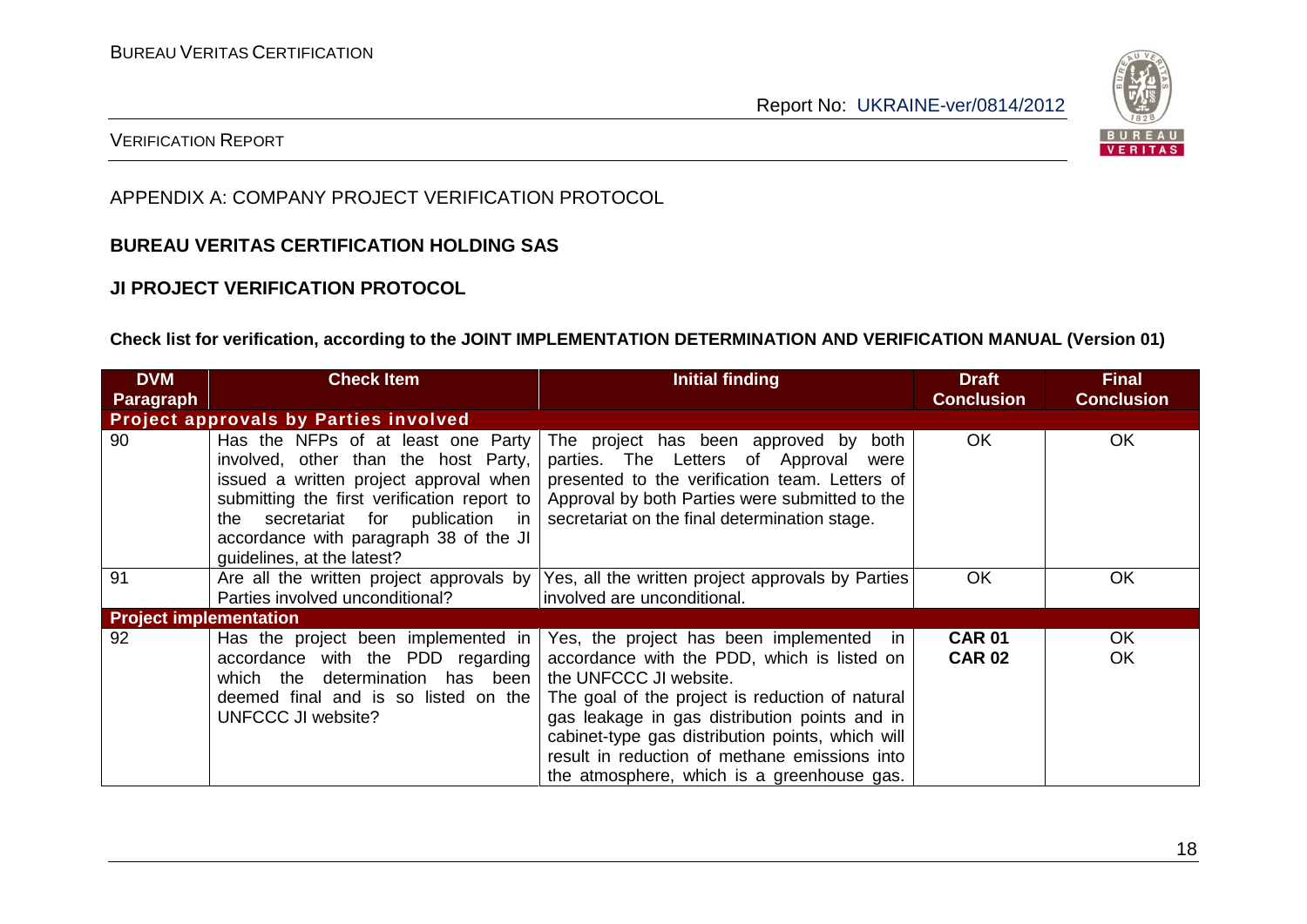

| <b>DVM</b>       | <b>Check Item</b>                                                               | <b>Initial finding</b>                                                                                                                                                                                                                                                                                                                                                                                                                                                                                                                                                                                                                                                                                                                                                                                                                                        | <b>Draft</b>      | <b>Final</b>      |
|------------------|---------------------------------------------------------------------------------|---------------------------------------------------------------------------------------------------------------------------------------------------------------------------------------------------------------------------------------------------------------------------------------------------------------------------------------------------------------------------------------------------------------------------------------------------------------------------------------------------------------------------------------------------------------------------------------------------------------------------------------------------------------------------------------------------------------------------------------------------------------------------------------------------------------------------------------------------------------|-------------------|-------------------|
| <b>Paragraph</b> |                                                                                 |                                                                                                                                                                                                                                                                                                                                                                                                                                                                                                                                                                                                                                                                                                                                                                                                                                                               | <b>Conclusion</b> | <b>Conclusion</b> |
|                  |                                                                                 | The main sources of leakage are junctions of<br>the elements of gas-distribution points and<br>cabinet-type gas distribution points. Many<br>connecting parts of GDPs and CGDPs require<br>repair in the result of quick wear of compactor<br>elements. Within the scope of the project for<br>repair of GDP and CGDP equipment, for the<br>purpose of leakage repair, modern compacting<br>materials will be used, replacing service and<br>repair practice based on rubberized asbestos<br>fabric and rubber gaskets, and compacting<br>padding made of cotton fiber with fat soakage<br>and asbestos graphite filler, which results in<br>additional methane leakage, which is a<br>greenhouse gas.<br>CAR 01. Please, provide the photos of<br>installed equipment.<br><b>CAR 02.</b> The monitoring period is specified<br>incorrectly in Table 2 of MR. |                   |                   |
| 93               | What is the status of operation of the<br>project during the monitoring period? | The Project was operational for the whole<br>monitoring period, which is $01/02/2012 -$<br>31/10/2012.                                                                                                                                                                                                                                                                                                                                                                                                                                                                                                                                                                                                                                                                                                                                                        | <b>OK</b>         | <b>OK</b>         |
|                  | <b>Compliance with monitoring plan</b>                                          |                                                                                                                                                                                                                                                                                                                                                                                                                                                                                                                                                                                                                                                                                                                                                                                                                                                               |                   |                   |
| 94               | on the UNFCCC JI website?                                                       | Did the monitoring occur in accordance $\text{Yes}, \text{ the monitoring was carried out in}$<br>with the monitoring plan included in the accordance with the monitoring plan included in<br>PDD regarding which the determination the PDD regarding which the determination has<br>has been deemed final and is so listed been deemed final and is so listed on the<br>UNFCCC JI website.                                                                                                                                                                                                                                                                                                                                                                                                                                                                   | <b>CAR 03</b>     | <b>OK</b>         |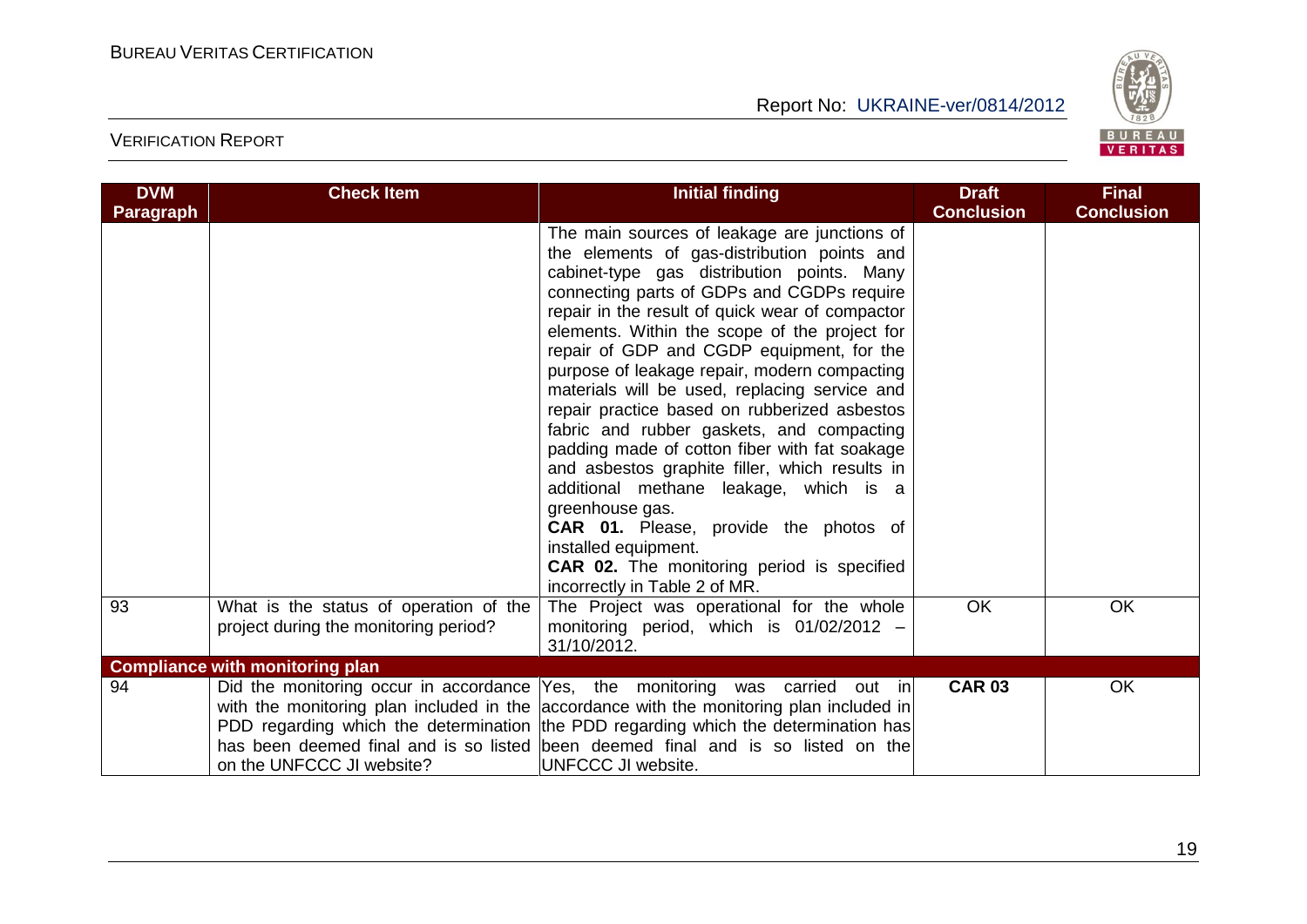

| <b>DVM</b>       | <b>Check Item</b>                                                                                                                                                                                                                                                                                                                                                        | <b>Initial finding</b>                                                                                                                                                                                                                                                                                                                                                                                                                                                                                                                                                                                                                                                                                          | <b>Draft</b>      | <b>Final</b>      |
|------------------|--------------------------------------------------------------------------------------------------------------------------------------------------------------------------------------------------------------------------------------------------------------------------------------------------------------------------------------------------------------------------|-----------------------------------------------------------------------------------------------------------------------------------------------------------------------------------------------------------------------------------------------------------------------------------------------------------------------------------------------------------------------------------------------------------------------------------------------------------------------------------------------------------------------------------------------------------------------------------------------------------------------------------------------------------------------------------------------------------------|-------------------|-------------------|
| <b>Paragraph</b> |                                                                                                                                                                                                                                                                                                                                                                          |                                                                                                                                                                                                                                                                                                                                                                                                                                                                                                                                                                                                                                                                                                                 | <b>Conclusion</b> | <b>Conclusion</b> |
|                  |                                                                                                                                                                                                                                                                                                                                                                          | <b>CAR 03.</b> Specify the version of methodology<br>AM0023 in Section A.5.1                                                                                                                                                                                                                                                                                                                                                                                                                                                                                                                                                                                                                                    |                   |                   |
| 95(a)            | For calculating the emission reductions<br>or enhancements of net removals, were<br>key factors, e.g. those listed in 23 (b) (i)-<br>(vii) above, influencing the baseline<br>emissions or net removals and the<br>activity level of the project and the<br>emissions or removals as well as risks<br>associated with the project taken into<br>account, as appropriate? | To calculate the emission reductions such key<br>factors as the rate of leakage for each leakage<br>found, gas temperature and pressure, volume<br>of capacity, the concentration of methane in<br>the sample, the time for<br>which the<br>concentration of methane in the volume<br>capacity reaches a certain level, experience in<br>implementing measures envisaged by the<br>project, the current practice that exists in<br>Ukraine in this area, financial costs and the<br>availability of expertise, legislation affecting the<br>emissions in the baseline, level of activity on<br>the project and the project emissions and risks<br>associated with the project were taken into<br>consideration. | <b>OK</b>         | <b>OK</b>         |
| 95(b)            | Are data sources used for calculating<br>emission reductions or enhancements of<br>net removals clearly identified, reliable<br>and transparent?                                                                                                                                                                                                                         | Yes, data sources used for calculating<br>emission reductions, such as<br>calibrated<br>measuring equipment (gas analyzer), stop-<br>watch timer 'SOS pr-2b-2', mercury glass<br>thermometer of TL-4 type and flow meter,<br>information from manufacturers and IPCC are<br>clearly identified, reliable and transparent.                                                                                                                                                                                                                                                                                                                                                                                       | <b>OK</b>         | <b>OK</b>         |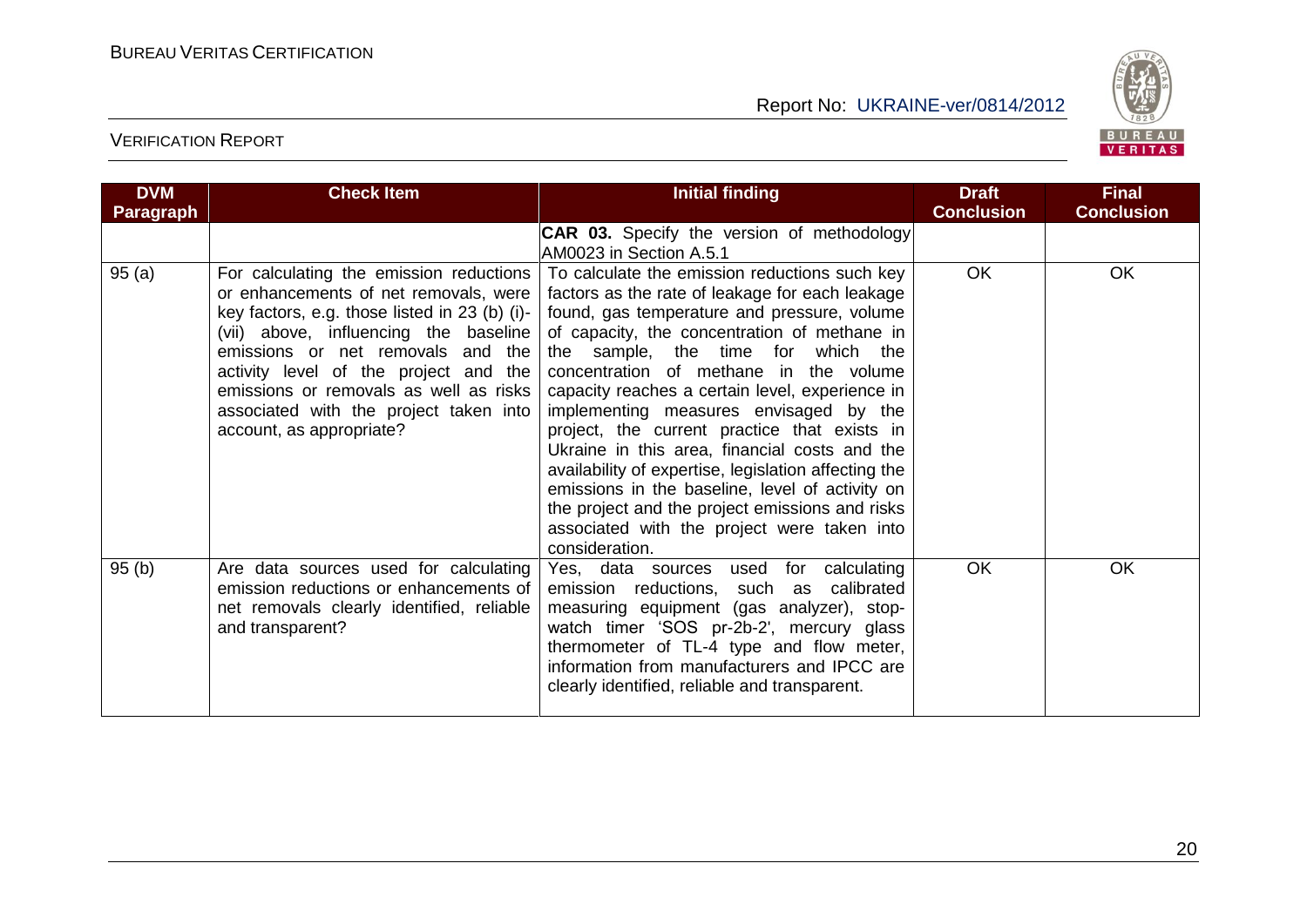

| <b>DVM</b> | <b>Check Item</b>                                                                                                                                                                                                                                                                                                                | <b>Initial finding</b>                                                                                                                                                                                                                                                                                                                                                                                                                                       | <b>Draft</b>      | <b>Final</b>      |
|------------|----------------------------------------------------------------------------------------------------------------------------------------------------------------------------------------------------------------------------------------------------------------------------------------------------------------------------------|--------------------------------------------------------------------------------------------------------------------------------------------------------------------------------------------------------------------------------------------------------------------------------------------------------------------------------------------------------------------------------------------------------------------------------------------------------------|-------------------|-------------------|
| Paragraph  |                                                                                                                                                                                                                                                                                                                                  |                                                                                                                                                                                                                                                                                                                                                                                                                                                              | <b>Conclusion</b> | <b>Conclusion</b> |
| 95(c)      | emission<br>reductions<br>the<br>reasonableness,<br>and<br>justified of the choice?                                                                                                                                                                                                                                              | Are emission factors, including default Yes, emission factors, including default emission<br>emission factors, if used for calculating factors, that were used for calculating the<br>or emission reductions or enhancements of net<br>enhancements of net removals, selected removals, were selected by carefully balancing<br>by carefully balancing accuracy and accuracy and reasonableness, and appropriately<br>appropriately justified of the choice. | <b>OK</b>         | <b>OK</b>         |
| 95(d)      | or enhancements of net removals based conservative assumptions and<br>most plausible scenarios in a transparent<br>manner?                                                                                                                                                                                                       | Is the calculation of emission reductions Calculation of emission reductions is based on<br>the<br>most<br>on conservative assumptions and the plausible scenarios in a transparent manner.                                                                                                                                                                                                                                                                  | <b>OK</b>         | <b>OK</b>         |
|            | Applicable to JI SSC projects only                                                                                                                                                                                                                                                                                               |                                                                                                                                                                                                                                                                                                                                                                                                                                                              |                   |                   |
| 96         | Is the relevant threshold to be classified<br>as JI SSC project not exceeded during<br>the monitoring period on an annual<br>average basis?<br>If the threshold is exceeded, is the<br>maximum emission reduction level<br>estimated in the PDD for the JI SSC<br>project or the bundle for the monitoring<br>period determined? | N/a                                                                                                                                                                                                                                                                                                                                                                                                                                                          | N/a               | N/a               |
|            | Applicable to bundled JI SSC projects only                                                                                                                                                                                                                                                                                       |                                                                                                                                                                                                                                                                                                                                                                                                                                                              |                   |                   |
| 97(a)      | Has the composition of the bundle not                                                                                                                                                                                                                                                                                            | N/a                                                                                                                                                                                                                                                                                                                                                                                                                                                          | N/a               | N/a               |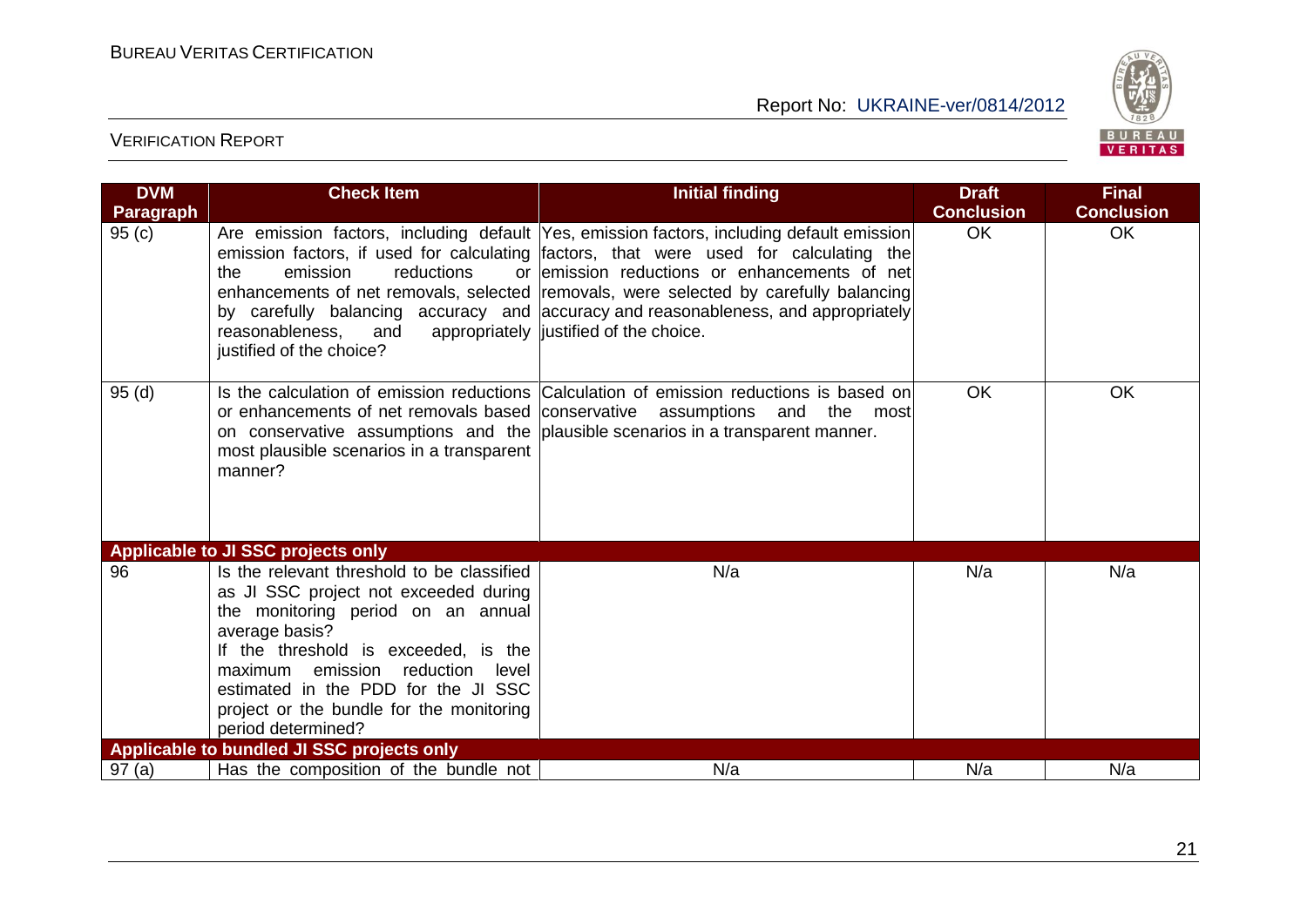

| <b>DVM</b>             | <b>Check Item</b>                                                                    | <b>Initial finding</b>                                                                      | <b>Draft</b>      | <b>Final</b>      |
|------------------------|--------------------------------------------------------------------------------------|---------------------------------------------------------------------------------------------|-------------------|-------------------|
| <b>Paragraph</b>       |                                                                                      |                                                                                             | <b>Conclusion</b> | <b>Conclusion</b> |
|                        | changed from that is stated in F-JI-<br><b>SSCBUNDLE?</b>                            |                                                                                             |                   |                   |
| 97(b)                  | If the determination was conducted on                                                | N/a                                                                                         | N/a               | N/a               |
|                        | the basis of an overall monitoring plan,                                             |                                                                                             |                   |                   |
|                        | have the project participants submitted a<br>common monitoring report?               |                                                                                             |                   |                   |
| 98                     | If the monitoring is based on a monitoring                                           | N/a                                                                                         | N/a               | N/a               |
|                        | plan that provides for overlapping                                                   |                                                                                             |                   |                   |
|                        | monitoring periods, are the monitoring                                               |                                                                                             |                   |                   |
|                        | periods per component of the project                                                 |                                                                                             |                   |                   |
|                        | clearly specified in the monitoring report?<br>Do the monitoring periods not overlap |                                                                                             |                   |                   |
|                        | with those for which verifications were                                              |                                                                                             |                   |                   |
|                        | already deemed final in the past?                                                    |                                                                                             |                   |                   |
|                        | <b>Revision of monitoring plan</b>                                                   |                                                                                             |                   |                   |
|                        | Applicable only if monitoring plan is revised by project participant                 |                                                                                             |                   |                   |
| 99(a)                  | Did the project participants provide an                                              | N/a                                                                                         | N/a               | N/a               |
|                        | appropriate justification for the proposed<br>revision?                              |                                                                                             |                   |                   |
| 99(b)                  | Does the proposed revision improve the                                               | N/a                                                                                         | N/a               | N/a               |
|                        | and/or<br>applicability<br>accuracy<br>of                                            |                                                                                             |                   |                   |
|                        | information collected compared to the                                                |                                                                                             |                   |                   |
|                        | original monitoring plan without changing                                            |                                                                                             |                   |                   |
|                        | conformity with the relevant rules and<br>regulations for the establishment of       |                                                                                             |                   |                   |
|                        | monitoring plans?                                                                    |                                                                                             |                   |                   |
| <b>Data management</b> |                                                                                      |                                                                                             |                   |                   |
| 101 $(a)$              |                                                                                      | Is the implementation of data collection $\vert$ Yes, the implementation of data collection | <b>CAR 04</b>     | OK                |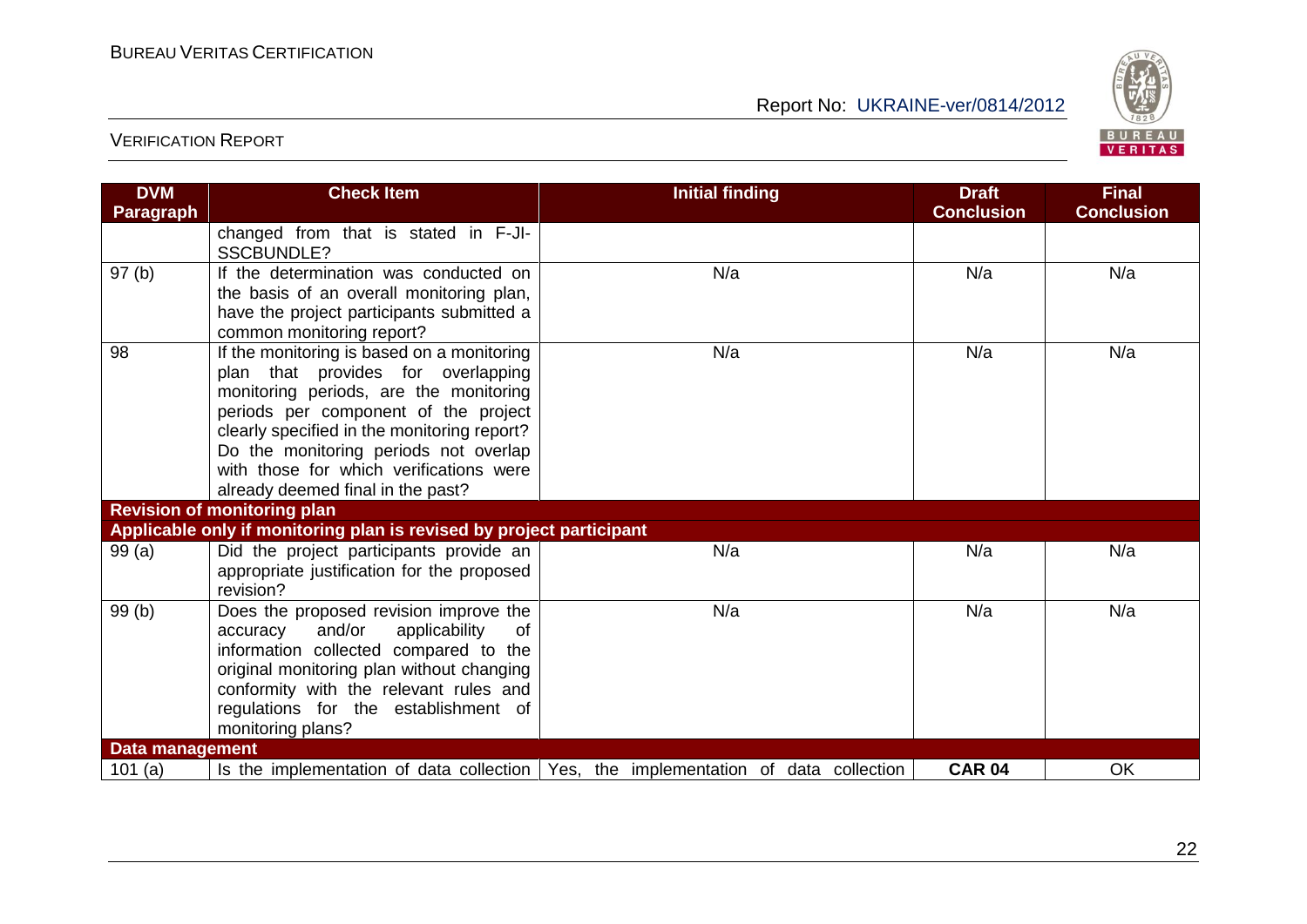

| <b>DVM</b><br><b>Paragraph</b>                                                     | <b>Check Item</b>                                                                                                                                | <b>Initial finding</b>                                                                                                                                                                                                                                                                                                                                                             | <b>Draft</b><br><b>Conclusion</b> | <b>Final</b><br><b>Conclusion</b> |  |
|------------------------------------------------------------------------------------|--------------------------------------------------------------------------------------------------------------------------------------------------|------------------------------------------------------------------------------------------------------------------------------------------------------------------------------------------------------------------------------------------------------------------------------------------------------------------------------------------------------------------------------------|-----------------------------------|-----------------------------------|--|
|                                                                                    | with the<br>in accordance<br>procedures<br>the quality<br>monitoring plan,<br>including<br>control<br>and<br>quality<br>assurance<br>procedures? | procedures is in accordance<br>with<br>the<br>monitoring plan, including the quality control<br>and quality assurance procedures.<br><b>CAR 04.</b> The woking group doesn't met to the<br>provided Order about creation of woking group.                                                                                                                                          |                                   |                                   |  |
| 101(b)                                                                             | function of<br>monitoring<br>the<br>the<br>ls.<br>equipment, including<br>its<br>calibration<br>status, is in order?                             | Yes, the function of the monitoring equipment,<br>including its calibration status is in order.<br>CL 01. Please provide calibration certificates of<br>metering device which is used for monitoring.                                                                                                                                                                              | <b>CL 01</b>                      | OK                                |  |
| 101 (c)                                                                            | Are the evidence and records used for<br>the monitoring maintained in a traceable<br>manner?                                                     | Yes, the evidence and records used for the<br>monitoring are maintained in a traceable<br>manner                                                                                                                                                                                                                                                                                   | OK                                | OK                                |  |
| $101$ (d)                                                                          | Is the data collection and management<br>system for the project in accordance with<br>the monitoring plan?                                       | The data collection and management system<br>of the project is in accordance with the<br>monitoring plan.<br>Verification team confirms the effectiveness of<br>existing management<br>system and operating<br>system and considers them to be suitable for<br>reliable monitoring of the project.<br><b>CL 02.</b> Please check the numbering of tables<br>and Figures in the MR. | <b>CL 02</b>                      | OK                                |  |
| Verification regarding programs of activities (additional elements for assessment) |                                                                                                                                                  |                                                                                                                                                                                                                                                                                                                                                                                    |                                   |                                   |  |
| 102                                                                                | Is any JPA that has not been added to<br>the JI PoA not verified?                                                                                | N/a                                                                                                                                                                                                                                                                                                                                                                                | N/a                               | N/a                               |  |
| 103                                                                                | verification<br>the<br>the<br>based<br>on<br>Is.<br>monitoring reports of all JPAs to be<br>verified?                                            | N/a                                                                                                                                                                                                                                                                                                                                                                                | N/a                               | N/a                               |  |
| 103                                                                                | Does the verification ensure the accuracy                                                                                                        | N/a                                                                                                                                                                                                                                                                                                                                                                                | N/a                               | N/a                               |  |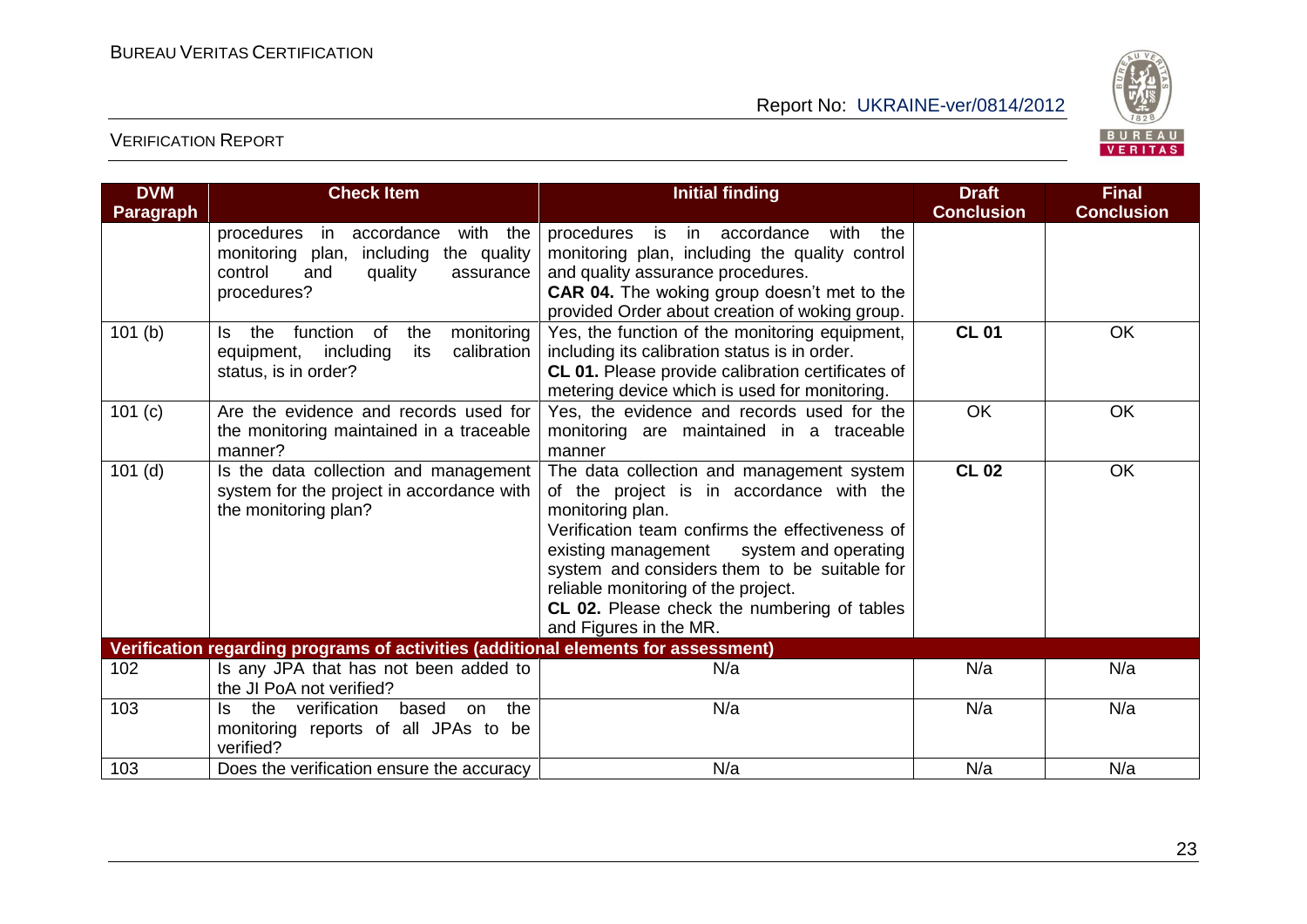

| <b>DVM</b>       | <b>Check Item</b>                                                                                                                                                                                                                                                                                                                                                                                                                                                                                                                                                                                                                  | <b>Initial finding</b> | <b>Draft</b>      | <b>Final</b>      |
|------------------|------------------------------------------------------------------------------------------------------------------------------------------------------------------------------------------------------------------------------------------------------------------------------------------------------------------------------------------------------------------------------------------------------------------------------------------------------------------------------------------------------------------------------------------------------------------------------------------------------------------------------------|------------------------|-------------------|-------------------|
| <b>Paragraph</b> |                                                                                                                                                                                                                                                                                                                                                                                                                                                                                                                                                                                                                                    |                        | <b>Conclusion</b> | <b>Conclusion</b> |
|                  | and conservativeness of the emission<br>reductions or enhancements of removals<br>generated by each JPA?                                                                                                                                                                                                                                                                                                                                                                                                                                                                                                                           |                        |                   |                   |
| 104              | Does the monitoring period not overlap<br>with previous monitoring periods?                                                                                                                                                                                                                                                                                                                                                                                                                                                                                                                                                        | N/a                    | N/a               | N/a               |
| 105              | If the AIE learns of an erroneously<br>included JPA, has the AIE informed the<br>JISC of its findings in writing?                                                                                                                                                                                                                                                                                                                                                                                                                                                                                                                  | N/a                    | N/a               | N/a               |
|                  | Applicable to sample-based approach only                                                                                                                                                                                                                                                                                                                                                                                                                                                                                                                                                                                           |                        |                   |                   |
| 106              | Does the sampling plan prepared by the<br>AIE:<br>(a) Describe its sample selection, taking<br>into<br>account that:<br>(i) For each verification that uses a<br>sample-based approach, the sample<br>selection<br>shall<br>be<br>sufficiently<br>representative of the JPAs in the JI<br>Project. Such extrapolation to all JPAs<br>identified for that verification is<br>reasonable, taking<br>into<br>account<br>differences among the characteristics<br>of JPAs, such as:<br>- The types of JPAs;<br>- The complexity of the applicable<br>technologies and/or measures used;<br>- The geographical location of each<br>JPA; | N/a                    | N/a               | N/a               |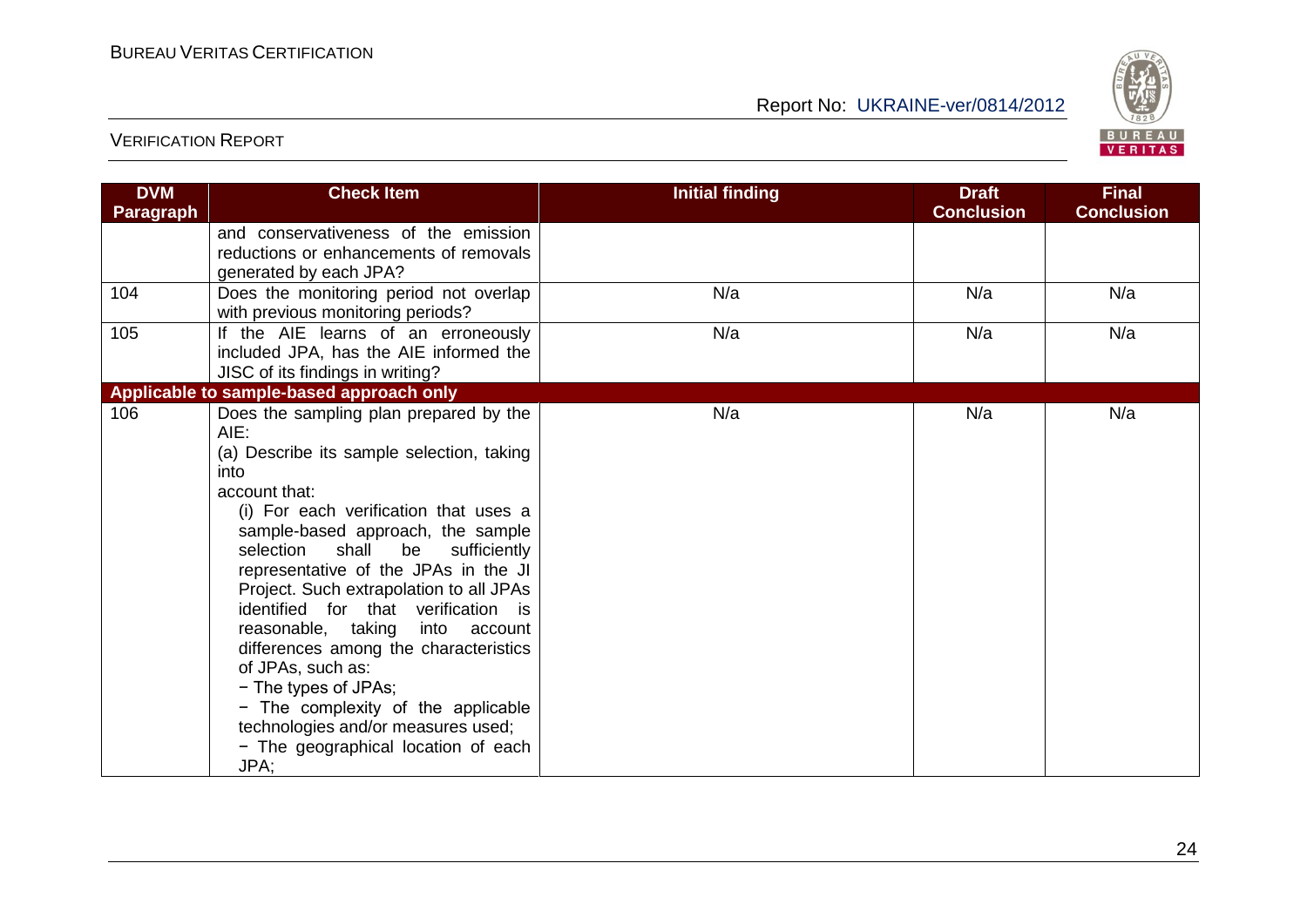

| <b>DVM</b><br><b>Paragraph</b> | <b>Check Item</b>                                                                                                                                                                                                                                                                                                                                                               | <b>Initial finding</b> | <b>Draft</b><br><b>Conclusion</b> | <b>Final</b><br><b>Conclusion</b> |
|--------------------------------|---------------------------------------------------------------------------------------------------------------------------------------------------------------------------------------------------------------------------------------------------------------------------------------------------------------------------------------------------------------------------------|------------------------|-----------------------------------|-----------------------------------|
|                                | - The amounts of expected emission<br>reductions of the JPAs being verified;<br>- The number of JPAs for which<br>emission reductions are being verified;<br>- The length of monitoring periods of<br>the JPAs being verified; and<br>- The samples selected for prior<br>verifications, if any?                                                                                |                        |                                   |                                   |
| 107                            | Is the sampling plan ready for publication<br>through the secretariat along with the<br>verification report and supporting<br>documentation?                                                                                                                                                                                                                                    | N/a                    | N/a                               | N/a                               |
| 108                            | Has the AIE made site inspections of at<br>least the square root of the number of<br>total JPAs, rounded to the upper whole<br>number? If the AIE makes no site<br>inspections or fewer site inspections than<br>the square root of the number of total<br>JPAs, rounded to the upper whole<br>number, then does the AIE provide a<br>reasonable explanation and justification? | N/a                    | N/a                               | N/a                               |
| 109                            | Is the sampling plan available for<br>submission to the secretariat for the<br>JISC.s ex ante assessment? (Optional)                                                                                                                                                                                                                                                            | N/a                    | N/a                               | N/a                               |
| 110                            | If the AIE learns of a fraudulently<br>included JPA, a fraudulently monitored                                                                                                                                                                                                                                                                                                   | N/a                    | N/a                               | N/a                               |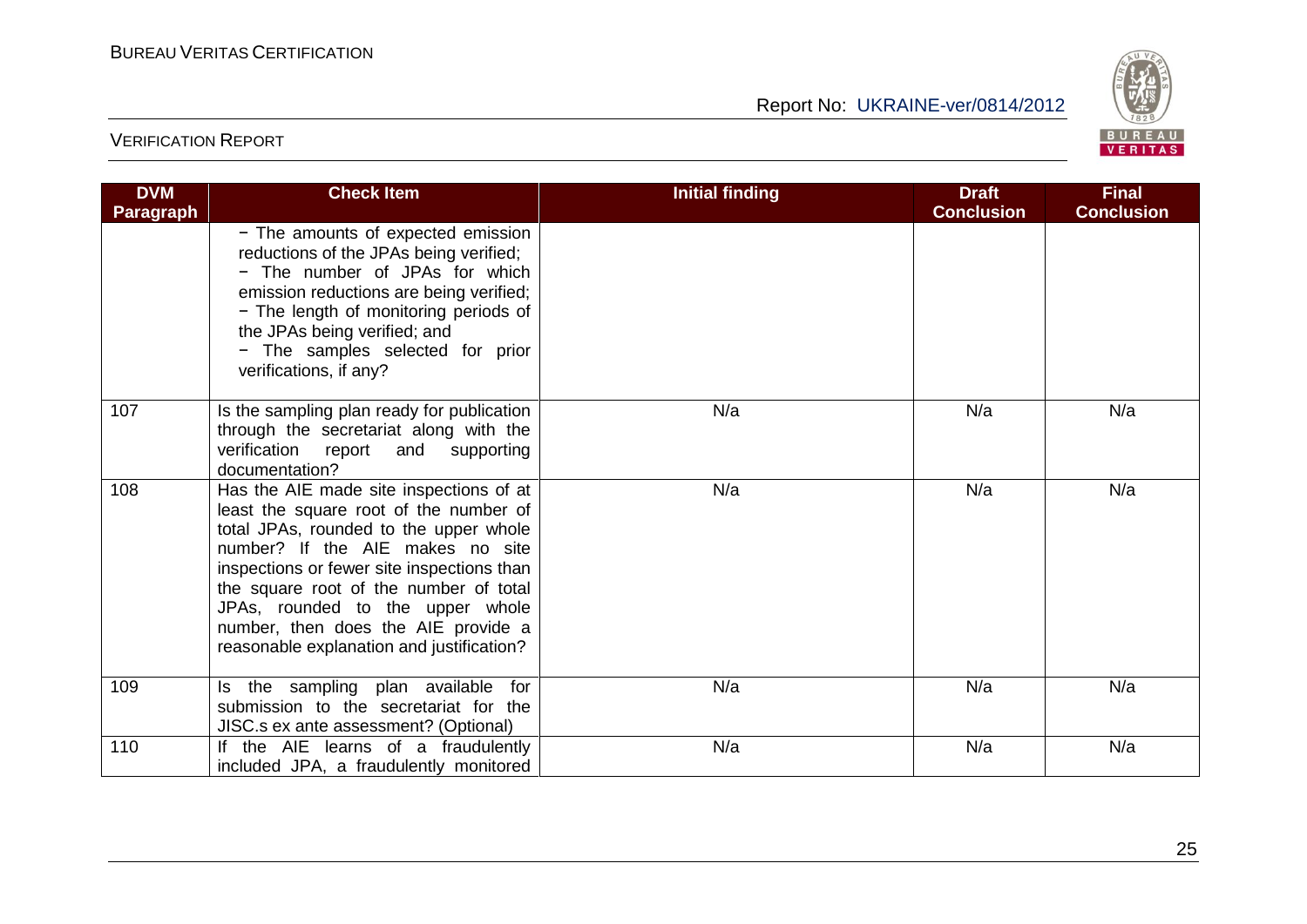

| <b>DVM</b><br>Paragraph | <b>Check Item</b>                                                                                                                     | Initial finding | <b>Draft</b><br><b>Conclusion</b> | Final<br><b>Conclusion</b> |
|-------------------------|---------------------------------------------------------------------------------------------------------------------------------------|-----------------|-----------------------------------|----------------------------|
|                         | JPA or an inflated number of emission<br>reductions claimed in a JI PoA, has the<br>AIE informed the JISC of the fraud in<br>writing? |                 |                                   |                            |